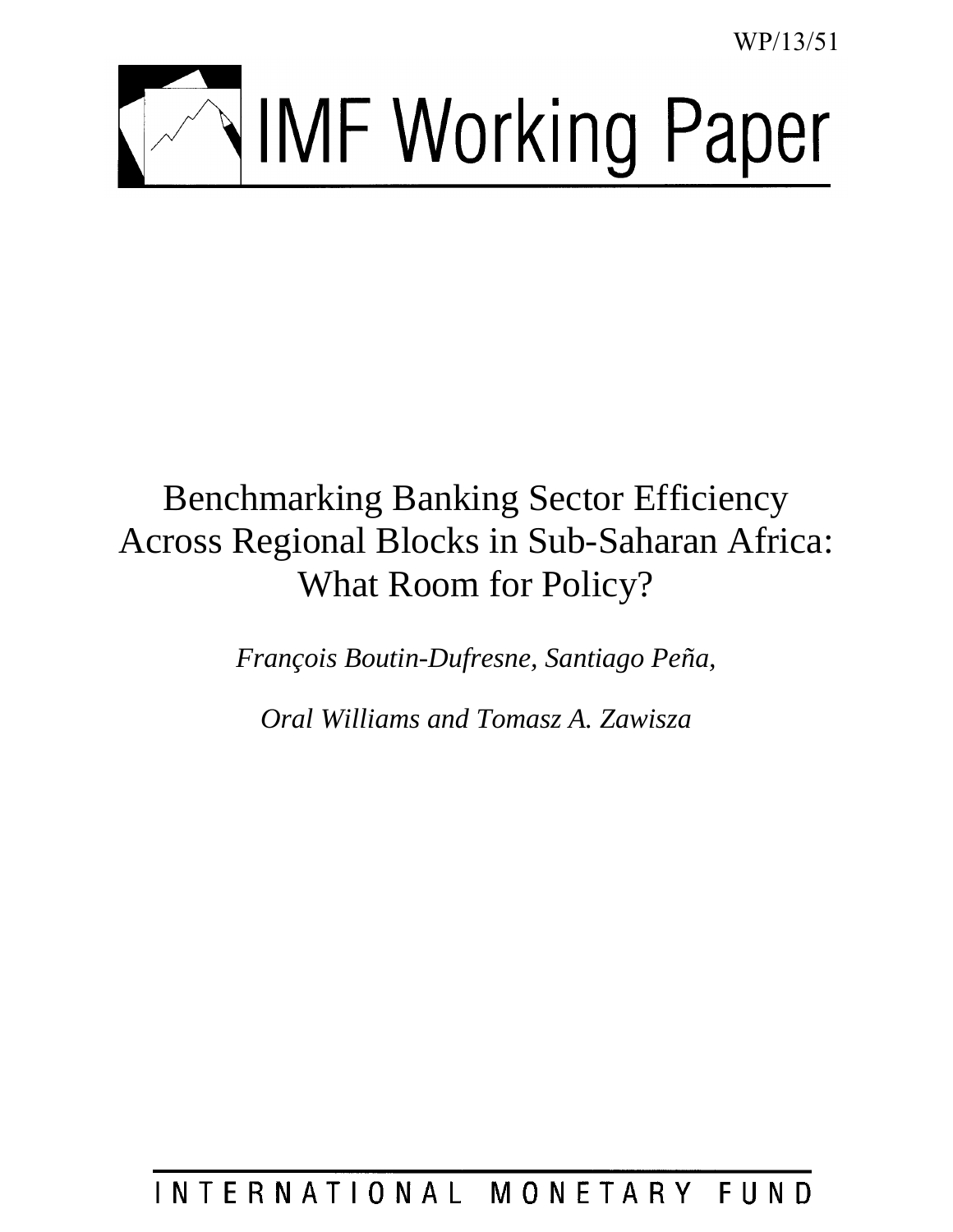# **IMF Working Paper**

### African Department

Benchmarking Banking Sector Efficiency Across Regional Blocks in Sub-Saharan Africa: What Room for Policy?

# **Prepared by François Boutin-Dufresne, Santiago Peña, Oral Williams and Tomasz A. Zawisza<sup>1</sup>**

Authorized for distribution by Paolo Mauro

February 2013

**This Working Paper should not be reported as representing the views of the IMF.** The views expressed in this Working Paper are those of the author(s) and do not necessarily represent those of the IMF or IMF policy. Working Papers describe research in progress by the author(s) and are published to elicit comments and to further debate.

## **Abstract**

This paper examines the determinants of net interest margins in four regional blocks in Sub-Saharan Africa and one comparator block in the Eastern Caribbean. Using bank-level data, we find that countries with a high level of operating costs, a high ratio of equity to total assets and high treasury bill interest rates have higher net interest margins. Moreover, high operating costs are associated with low measures of institutional quality and a small size of bank operations. We find support for the view that market structure is also partly responsible for high net interest margins in Sub-Saharan Africa. If interpreted causally, high operating costs and a high ratio of equity to total assets and, indirectly, institutional factors such as the rule of law, are the most important factors in accounting for high interest margins in the East African Community, relative to other regions.

JEL Classification Numbers: G14, G21, G28, E44, E52

 $\overline{a}$ 

Keywords: Financial intermediation efficiency, net interest margins, economies of scale, institutions.

Authors e-mail addresses: taz21@cam.ac.uk; spena@bcp.gov.py; fboutindufresne@imf.org and owilliams2@imf.org.

 $1$  This study was conducted when Mr. Zawisza was a summer intern in the African Department. The authors thank Adolfo Barajas, Jorge Canales-Kriljenko Ralph Chami, Anne-Marie Gulde, Heiko Hesse, David Marston, Tigran Poghosyan, and participants from the African Department's Financial Sector Network and those from the Money and Capital Markets Seminar series who provided constructive comments. All remaining errors accrue to the authors.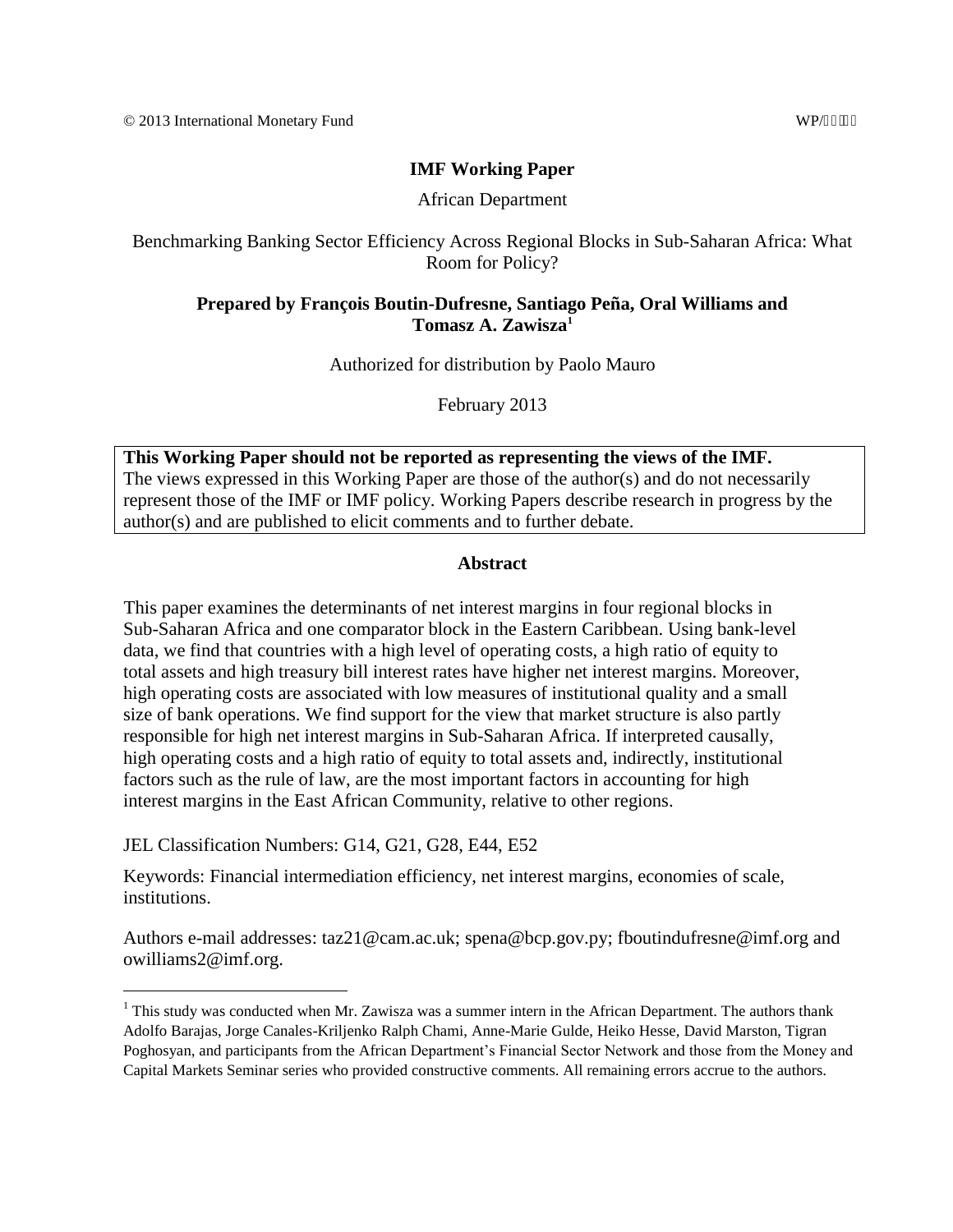# Tables

| 5. Determinants of operating costs regression - additional controls (pooled16 |  |
|-------------------------------------------------------------------------------|--|
|                                                                               |  |
|                                                                               |  |
| 9. Economic significance of operating cost determinants (indirect impact on   |  |
| 10. Regional comparison using 2011 values and system GMM estimates22          |  |

# Figures

Contents

Page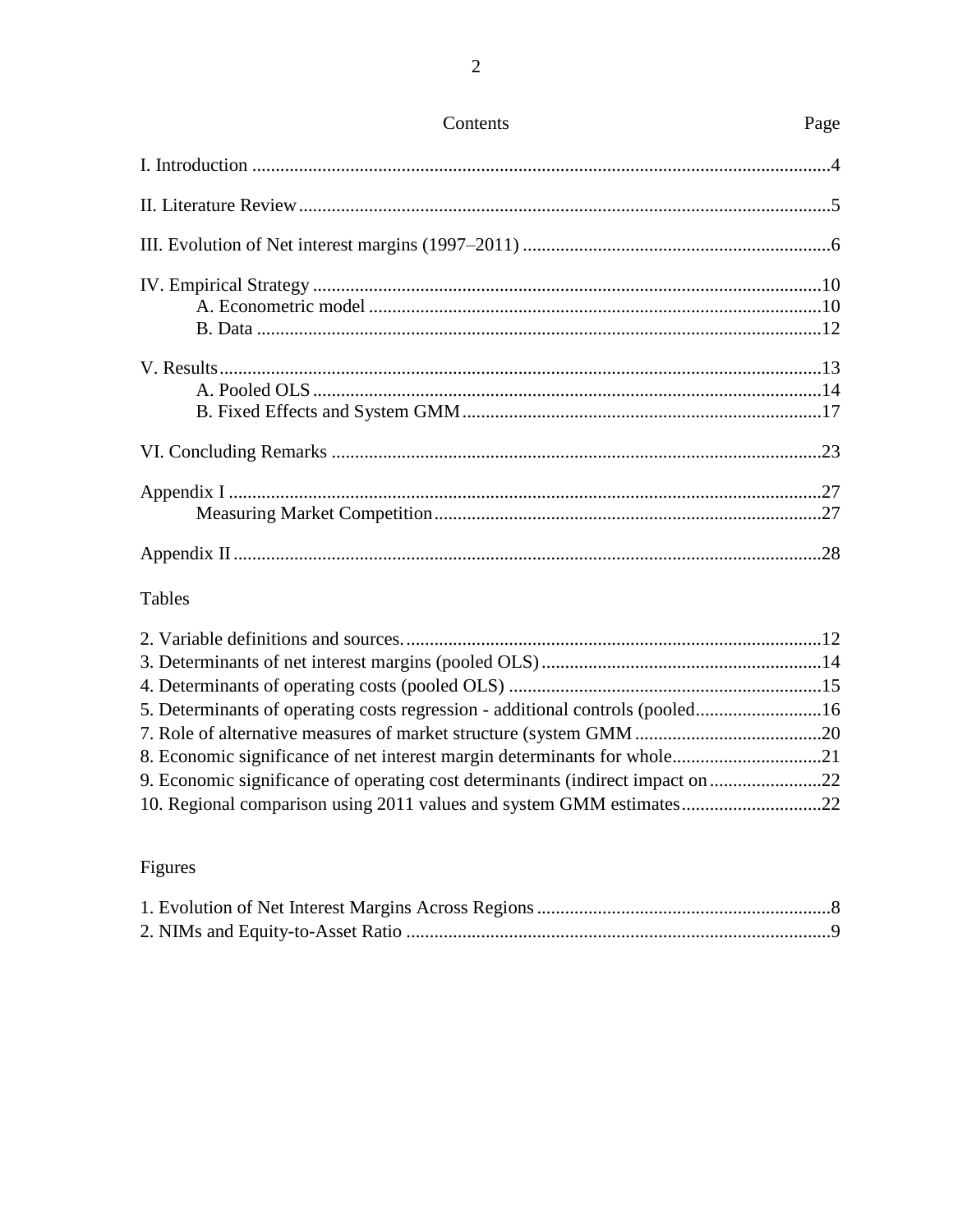#### **I. INTRODUCTION**

Channeling funds from savers to investors is one of the key functions of financial intermediaries. One measure of the efficiency with which banks perform this function is the net interest margin (NIM), which is defined in this study as the value of a bank's net interest revenue as a share of its total assets.**<sup>2</sup>** Within Sub-Saharan Africa (SSA), NIMs are on average considerably higher than in most developed economies, raising the question of whether inefficiencies in the channeling of finance have been a constraint to growth. In recent years, certain countries, such as those in the East African Community (EAC), seem to have experienced a sustained downward trend in margins, whereas other regions have seen margins grow or fluctuate around a trend.

To the extent high NIMs are may be considered as a signal of inefficiency, understanding their determinants is a key priority for policymakers willing to increase the potential for growth linked to a more efficient financial system. <sup>3</sup> However, high margins can in principle arise for a multitude of reasons**.** Beck and Hesse (2009) document the various possible explanations and group them under four main hypotheses. According to the *risk-based hypothesis*, informational imperfections in the relationship between banks and borrowers generate costs. These costs may stem from the inability to ascertain the borrowers' creditworthiness, which can lead to adverse selection and the pricing of safer borrowers out of the market. At the same time, lack of information about a borrower's behavior may lead to moral hazard. In both of these cases, information asymmetries may lead banks to charge higher margins as compensation for risk. A second view, the *small financial system hypothesis,* identifies the cause of high NIMs with the fixed costs of providing financial services, such as those associated with setting up branches. The presence of fixed costs may make it difficult for small financial systems to take advantage of scale economies, requiring high margins to compensate for high average costs (Bottomley, 1963). The third view, the *market structure hypothesis*, seeks to explain high margins through imperfectly competitive banking behavior. High NIMs according to this view reflect high economic rents earned by banks in an environment of low competition. Finally, the *macroeconomic hypothesis* stresses the role of the exchange rate, interest rate, and real economy fluctuations. This view attempts to capture several possible causal mechanisms from macroeconomic factors to high NIMs: for instance, high domestic interest rates may reflect large macroeconomic risks, imposing additional costs on banks and, again, leading them to charge high NIMs as a result.

The four different hypotheses have very different policy implications. For instance, if the fixed costs of lending are the underlying cause of high margins, efforts to promote

 $2$  A distinction must be made between net interest margins and the average banking spread—the difference between ex-ante contracted lending and deposit interest rates. It is possible for net interest margins to be low and *ex ante* spreads to be high, for instance if there is widespread default among borrowers. We leave the examination of the link between NIMs and *spreads* for further work, and hence about the extent to which the conclusions of this paper apply more generally.

<sup>&</sup>lt;sup>3</sup> High net interest margins are also correlated with low financial depth, making NIMs a relevant indicator for the IMFs recent focus on financial deepening in developing countries.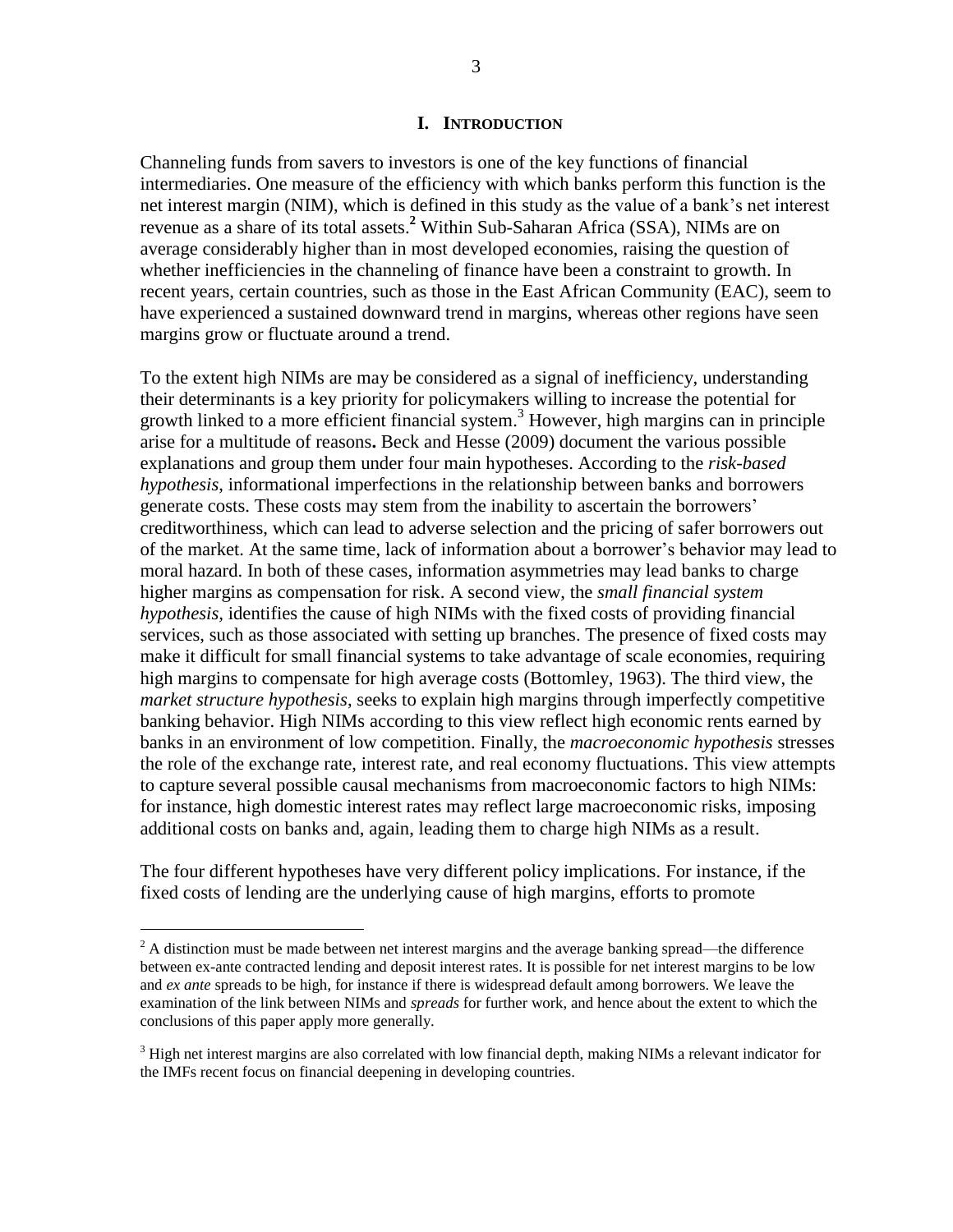competition among banks are unlikely to be fruitful. On the other hand, if large asymmetries of information between banks and borrowers create a high degree of risk in lending, stabilizing the macroeconomy will not eliminate the underlying risk driving high margins. Reducing information asymmetries through credit bureaus, or reducing the costs of such asymmetries through improved asset recovery in the face of default, would be more suitable strategies. Thus, it is critical to determine which of the hypothesis are supported by the data, and which drivers are the main determinants of NIMs.

By investigating the above-mentioned hypotheses together, this study seeks to assess their relative contribution to NIMs across several regional groupings. Our choice of explanatory variables is guided by each of the four hypotheses. We therefore include measures of lending risk, monopolistic rents, economies of scale and business-cycle movements as possible explanatory variables for NIMs. Additionally, our paper adopts a regional perspective. We attempt to explain the observed patterns of cross-sectional and time-series variation in NIMs among four regional groupings in SSA. These groupings share common institutional characteristics, in that they either involve a common currency and customs union, or state these as central goals. 4 The SSA regions investigated are the EAC, the West African Economic and Monetary Union (WAEMU), the Central African Economic and Monetary Community (CEMAC), as well as the South African Customs Union (SACU).<sup>5</sup> In addition to these SSA regional associations, we include the Eastern Caribbean Currency Union (ECCU) as a comparator, as it performs similarly according to key measures and enjoys similar institutional arrangements.<sup>6</sup>

The paper uncovers several important findings. First, we find strong evidence that bank operating costs and equity-to-capital ratios are both statistically and economically significant determinants of NIMs in all regions. Moreover, there is evidence that poor institutional quality indirectly influences NIMs through higher operating costs. This result is consistent with the view that poor regulatory quality and rule of law cause banks to engage in costly credit appraisals and monitoring, as suggested by Honohan and Beck (2007). Additionally, operating costs are strongly and inversely related to the size of the loan portfolio, suggesting that fixed costs to lending are non-trivial in our sample, creating scope for banks with larger loan portfolios to exploit economies of scale. Taken together, our results are consistent with

<sup>&</sup>lt;sup>4</sup> Two out of the four, namely CEMAC and WAEMU, have formally adopted a currency union, whereas the EAC state a currency union as a long-term objective. SACU and WAEMU operate a customs union while the EAC and CEMAC have stated a customs union to be a long-term goal.

 $<sup>5</sup>$  The East African Community (EAC) consists of Burundi, Kenya, Rwanda, Tanzania and Uganda; the</sup> Economic and Monetary Community of Central Africa (CEMAC) consists of Cameroon, the Central African Republic (CAR), Equatorial Guinea, Republic of Congo and Gabon; the East Caribbean Currency Union (ECCU) consists of Antigua and Barbuda, Dominica, Grenada, St Kitts and Nevis, St Lucia and St Vincent and the Grenadines; the West African Economic and Monetary Union (WAEMU) consists of Benin, Burkina Faso, Cote d'Ivoire, Guinea-Bissau, Mali, Niger, Senegal and Togo, and the Southern African Customs Union (SACU), consisting of Botswana, Lesotho, Namibia, South Africa and Swaziland.

<sup>&</sup>lt;sup>6</sup> Specifically, ECCU operates a currency union, with a currency board and the members' currency pegged to the dollar at a fixed rate.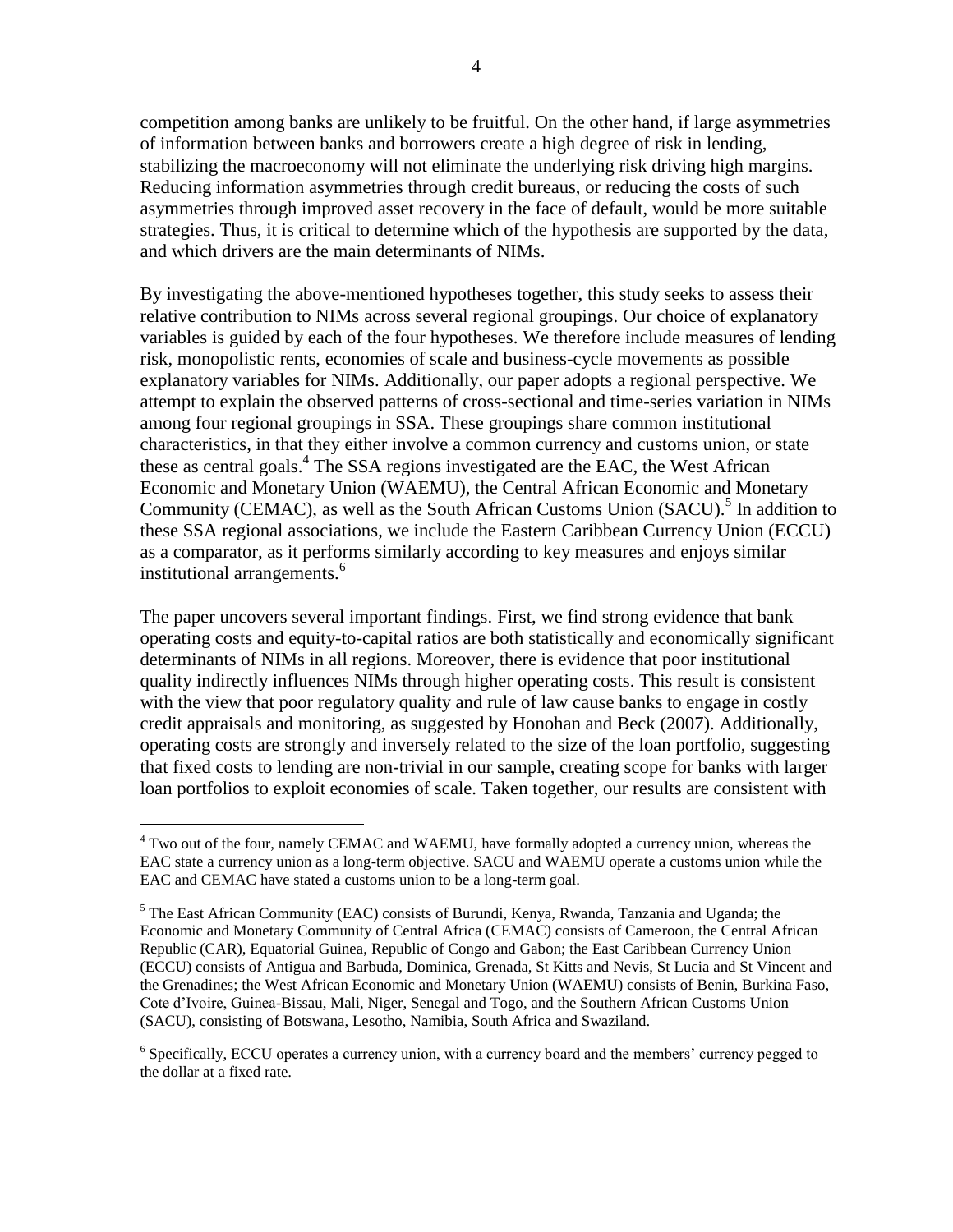both the *risk-based* and *small financial system* views, namely that the small nature of the African financial systems and risk factors, amplified by the inefficiency of the judicial system, are key determinants of high margins.

The structure of the paper is organized as follows. Section II presents a brief review of the literature, provides a motivation for our choice of explanatory variables, and situates the contribution of our paper. Section III provides stylized facts regarding the evolution of NIMs and their various accounting components between 1997 and 2011 in the regions under study, suggesting some preliminary hypotheses for our econometric analysis. Section IV outlines our econometric strategy to test the relative importance of the four hypotheses outlined by Beck and Hesse (2009). Our estimation results are presented in Section V. Finally Section VI concludes with a discussion of policy recommendations and areas for future work.

# **II. LITERATURE REVIEW**

A large body of empirical work has examined the determinants of NIMs in developed economies, with a smaller but growing literature examining NIMs in Emerging Markets (EMs) and Low Income Countries (LICs). However, only a few firm conclusions appear to emerge. There is some consensus on the role of macroeconomic and bank-specific variables in determining NIMs, but evidence is less clear cut for the role of institutions and the degree of bank competition. We provide a brief summary, focusing on findings regarding the role of macroeconomic, market-structure, institutional and bank-specific variables.

- *Macroeconomic environment*: The dealership model of Ho and Saunders (1981) has influenced early work on NIMs whereby these rise with the variance of interest rates in the face of intermediation risks. This hypothesis was corroborated by Maudos and de Guevara (2004) who employed the dealership model and found that with macroeconomic variables in the form of interest-rate volatility played a significant role. Inflation and high treasury bill rates have also been found to be positively correlated with bank spreads (Hoonahan, 2003, Ahokpossi, 2012; Poghosyan, 2010).
- *Degree of bank competition:* Standard theory predicts more intense competition to yield lower spreads.<sup>7</sup> However, the empirical evidence has been mixed. One difficulty is that the proxies for market structure used in the literature are not always comparable, with market concentration indicators used by some of the authors appearing fragile. Nevertheless, Poghysan (2010) and Martinez-Peria and Moody (2004) find a significant effect of market concentration.
- *Bank specific factors*: Building on the dealership model of Ho and Sounders (1981), many studies have found a role of bank specific factors (Beck and Hesse, 2009; Poghysan, 2010; Gelos, 2009). Higher operating costs were found to be positively

 $^7$  However, some recent papers have argued imperfect competition may encourage efficient lending (e.g. Petersen and Rajan, 1995), emphasizing the need for establishing the interplay between NIMs and market competition empirically.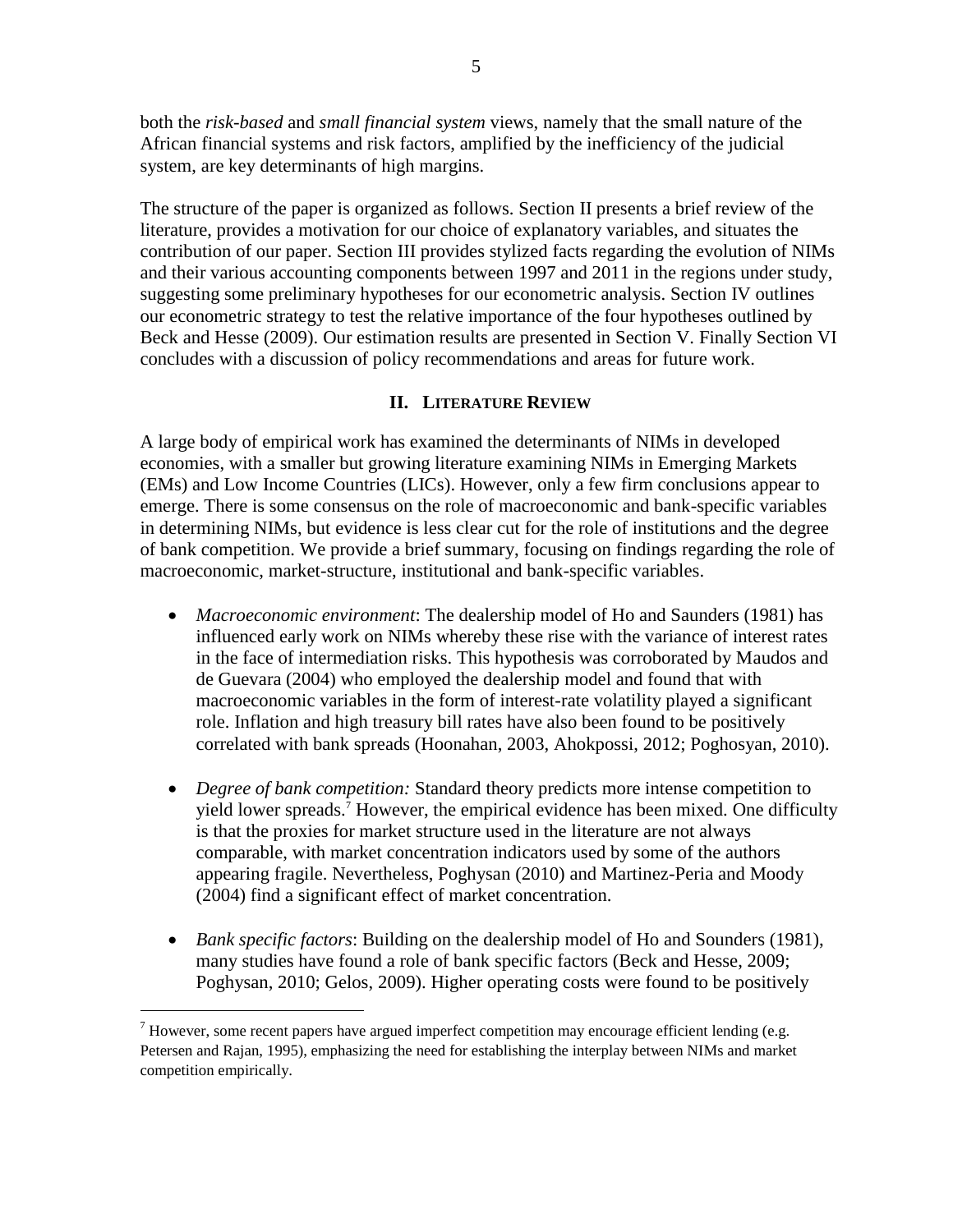associated with higher NIMs. Depending on their strategy, some banks may rely more on fee income which negatively affect NIMs. Higher non-performing loans could also lead to higher margins through higher risk premia. As Demirguc-Kunt, Laeven and Levine, (2004) have demonstrated, capitalization could affect funding costs and as a result NIMs.

- *Institutional setting*: Other studies have attempted to explore the role of institutions and found that they have a significant effect on NIMs (Demirguc-Kunt, Laeven and Levine, 2004; Poghosyan, 2012). An institutional setting that permits loan recovery and preservation of creditor rights through strong legal environment are expected to lower NIMs.
- *Findings for SSA:* The seminal work by Honohan and Beck (2007) provides a discussion of the challenges facing the banking sector in the region as a result of volatile macroeconomic environment and a small size of most financial systems. Beck and Hesse (2009) explored the four sets of hypotheses for high margins discussed above and find a role for macroeconomic variables. They find that faster GDP growth, rising inflation and increasing treasury bill rates to be associated with higher margins, whereas lower spreads are linked to better institutions and larger balance sheets. They also found strong evidence for risk-based approach and some evidence for macroeconomic views, but little evidence for the market structure view. For a large sample of banks in SSA, Ahokpossi (2012) finds an important role for lending risk, interest rate risk, bank equity and non-interest activity. Among macroeconomic variables, inflation appears to be statistically significant, with non-linear effects.

#### **III. EVOLUTION OF NET INTEREST MARGINS (1997–2011)**

In Figure 1, we summarize the cross-sectional and time-series patterns of NIMs in our sample of five regions, during 1997– 2011. We define NIMs for bank *i* in country *c* at time *t* as follows:

$$
NIM_{ict} = \frac{TIR_{ict} - TIE_{ict}}{TA_{ict}}\tag{1}
$$

where total interest revenue  $TIR_{ict}$ , total interest expense  $TIE_{ict}$  and total assets  $TA_{ict}$  are taken from the income statement of the bank for year *t*. We begin with a discussion of differences in levels of NIMs in the sample, and follow with a brief overview of trends.

The difference between interest received and interest paid by the bank goes towards personnel costs and other non-interest operating costs  $\mathcal{OC}_{ict}$ , provisions for loan losses  $LLP_{ict}$ , as well as contributing to profits  $\pi_{ict}$ . All of these items are related by the accounting identity:

$$
\pi_{ict} = TIR_{ict} - TIE_{ict} + NII_{ict} - OC_{ict} - LLP_{ict}
$$
\n
$$
(2)
$$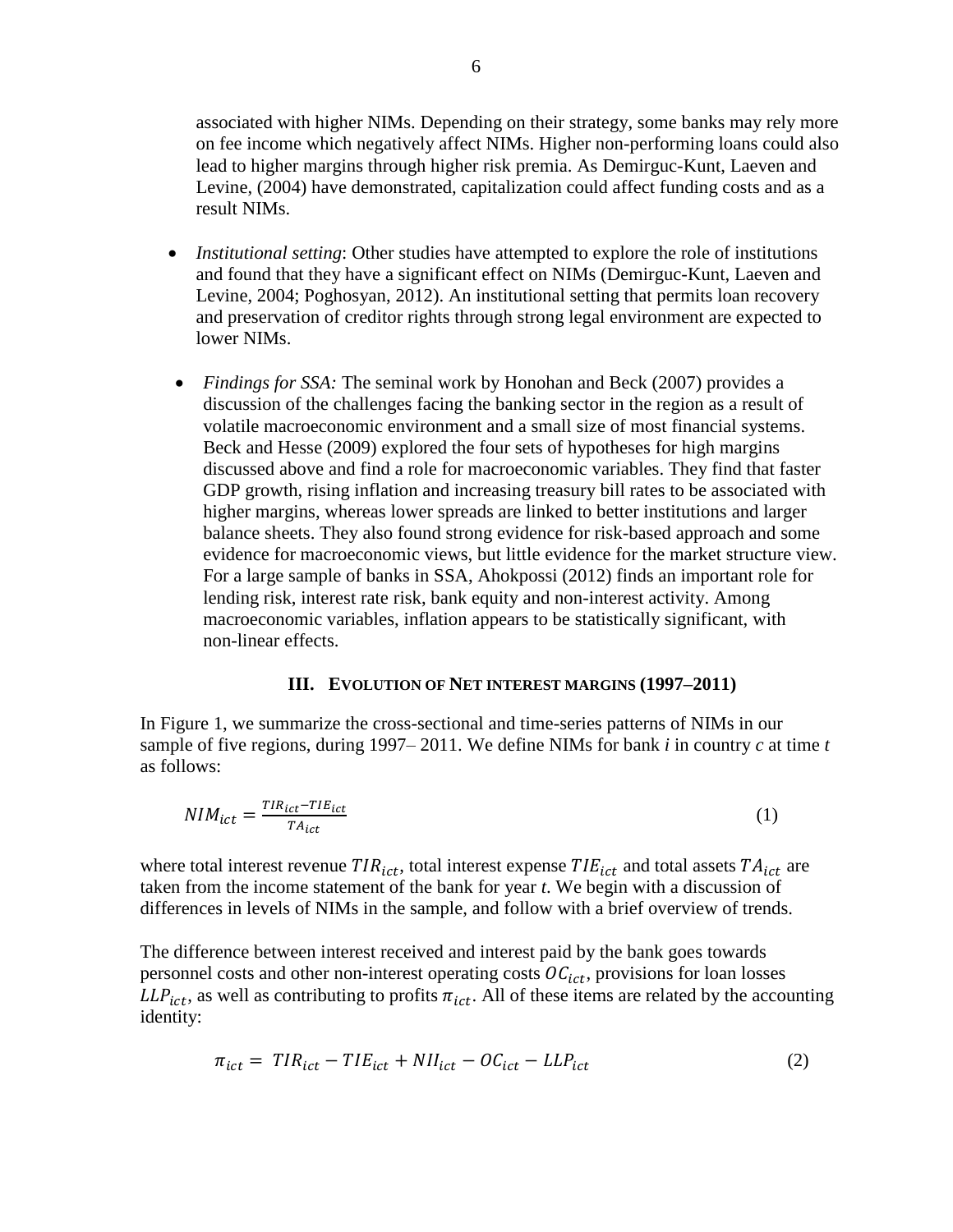On dividing by total assets, and solving for  $(TIR_{ict} - TIE_{ict})/TA_{ict}$ , we can use (2) to express NIMs as the following five components profit before tax, loan-loss provisions, non-interest income, operating costs and an error term, all normalized by total assets<sup>8</sup>. Thus, in this section, we complement our account of the evolution of NIMs in the five regions with the evolution of their various components. Figure 1 examines the evolution of NIMs between 1997–2011 in the five regions under investigation and illustrates considerable heterogeneity. Throughout 1997–2011, the EAC had the highest margin levels of all the regions. On average, these were over 2 percentage points greater than in the next-highest region, WAEMU. By 2011, CEMAC, ECCU and WAEMU had similar levels of margins, although the regions faced considerable heterogeneity in 1997. By 2011 SACU had the lowest margins of all five regions at 2.72 percentage points, with the EAC still having the highest NIMs at above 6 percentage points. In ECCU, margins remained fairly constant over the period 1997-2011, but oscillating somewhat between 3.7 and 2.5 percentage points.

The trends in NIMs have also been quite heterogeneous across the regions. There has been a sustained decline in margins in the EAC between 2001 and 2008. In this period, margins fell from a high of 7.7 percentage points in 2001 to 5.7 in 2008, before rising somewhat to 6.2 from 2009 to 2011. Figure 1 illustrates that declining operating costs and loan-loss provisions were associated to large extent with this trend. For instance, loan-loss provisions accounted for 2.7 percentage points of the margin in the EAC in 2002, but only 0.4 percentage points in 2011. In the same period, operating costs fell from 6.9 percentage points in the EAC to 5.7 percentage points. The WAEMU region also experienced a sustained decline in margins, from 5.2 in 1998 to 3.5 percentage points in 2011, but in contrast to the EAC this was not associated with a decline in operating costs. Rather, for WAEMU, this trend was associated with falling loan-loss provisions and rising non-interest income.

<sup>&</sup>lt;sup>8</sup> Unlike in Randall (1998), reserves do not enter our decomposition. This is because we use a different definition of margins. As in Beck and Hesse (2009), we define them as net interest revenue over total assets. Randall, on the other hand, defines net interest margins as total interest revenue/interest-bearing assets minus total interest expense/funding. This generates an additional term when normalizing by total assets. The error term in Table 1 stems from the inclusion of non-standard expenses and income in the income statement in BankScope; however, it is negligible and we do not focus on it in the analysis.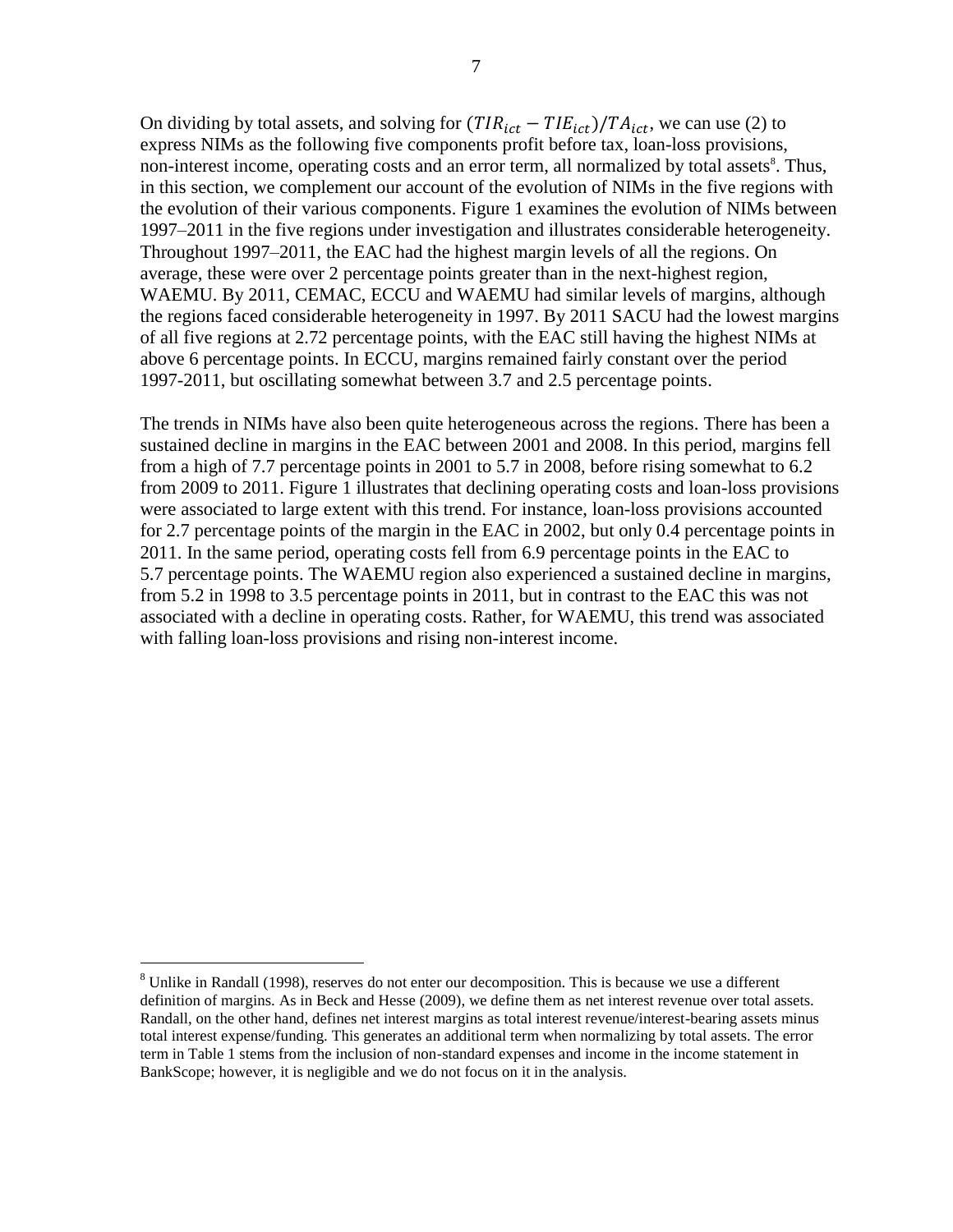

Figure 1. Evolution of Net Interest Margins Across Regions

Both CEMAC and SACU experienced considerable volatility in NIMs between 1997 and 2011. CEMAC initially had low NIMs (1.3 percentage points in 1998), coupled with very high levels of non-interest income (equivalent to 9.4 percentage points). This may be related to the structural differences due to the dominance of oil firms in the region, and the heavy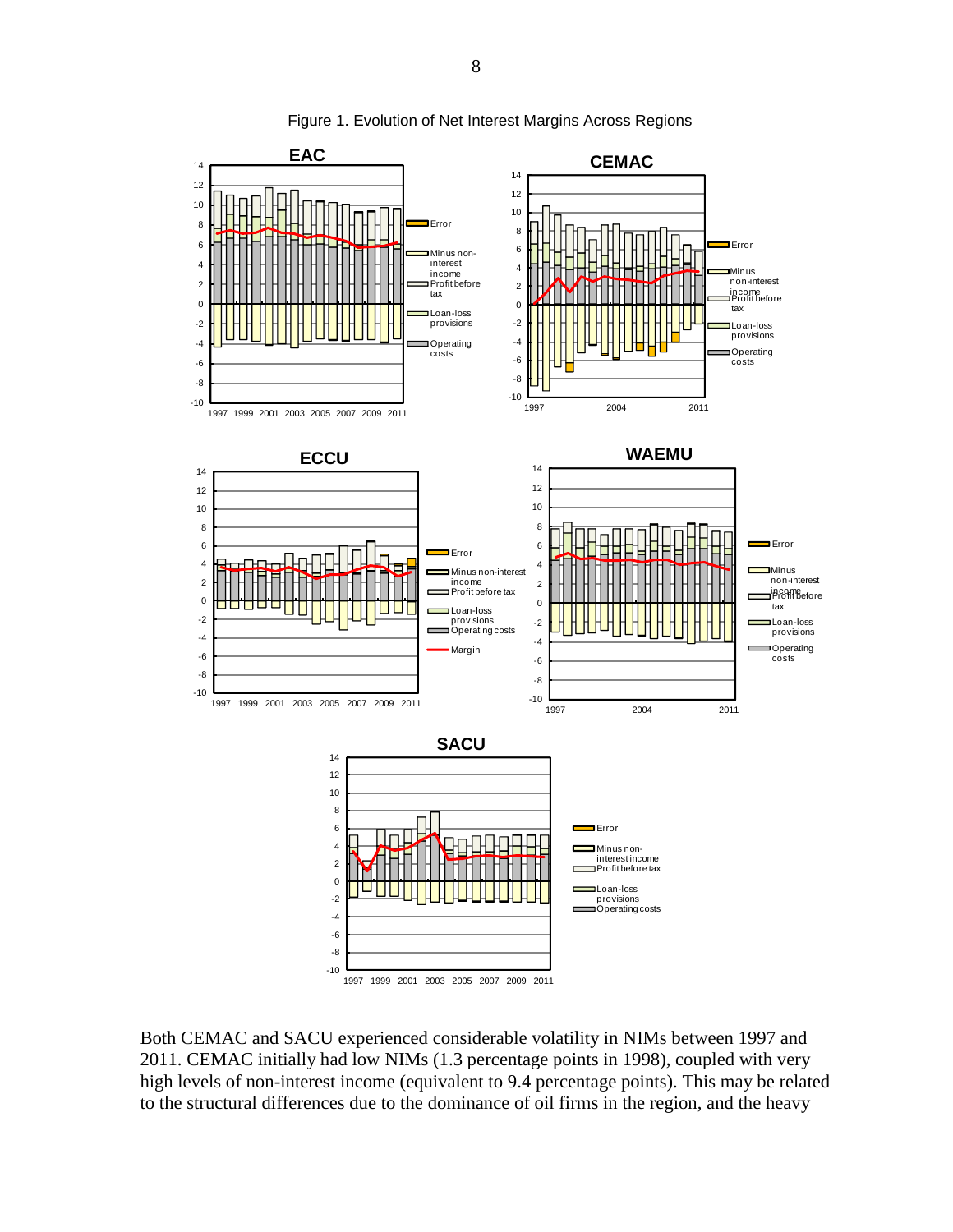reliance of banks on lending to firms with government contracts. After a period of considerable volatility, margins rose to 3.6 percent in 2011. SACU similarly experienced considerable fluctuations in NIMs between 1997 and 2004, which coincided with large changes in operating costs. This volatility may be due to the considerable structural change in the South African banking sector comprising a number of mergers and acquisitions.

Among the variables in the decomposition, operating costs and loan-loss provisions seem to have been associated most closely with movements in NIMs across the regions. The data also seems to suggest that operating costs both move closely with margins and explain long-run differences**.** A decline in loan-loss provisions appears to have been associated with declines in margins in the EAC and WAEMU, but to have also been a trend present in all five regions. Over the whole period, operating costs were by far the largest contributor to margins in all regions except CEMAC, where it accounted for between 41 (SACU) and 46 percent (ECCU) of the margin on average.



A further variable which seems to be closely correlated with NIMs, but is not included in the decompositions above, is the ratio of equity to total assets. The relationship between NIMs and the log of the equity-to-asset ratio in repeated cross-sections in our sample is presented in Figure 2 above. The correlation presented here, with an R-squared of 0.125, presents a strong *prima-facie* case that equity may be important in explaining NIMs in our sample.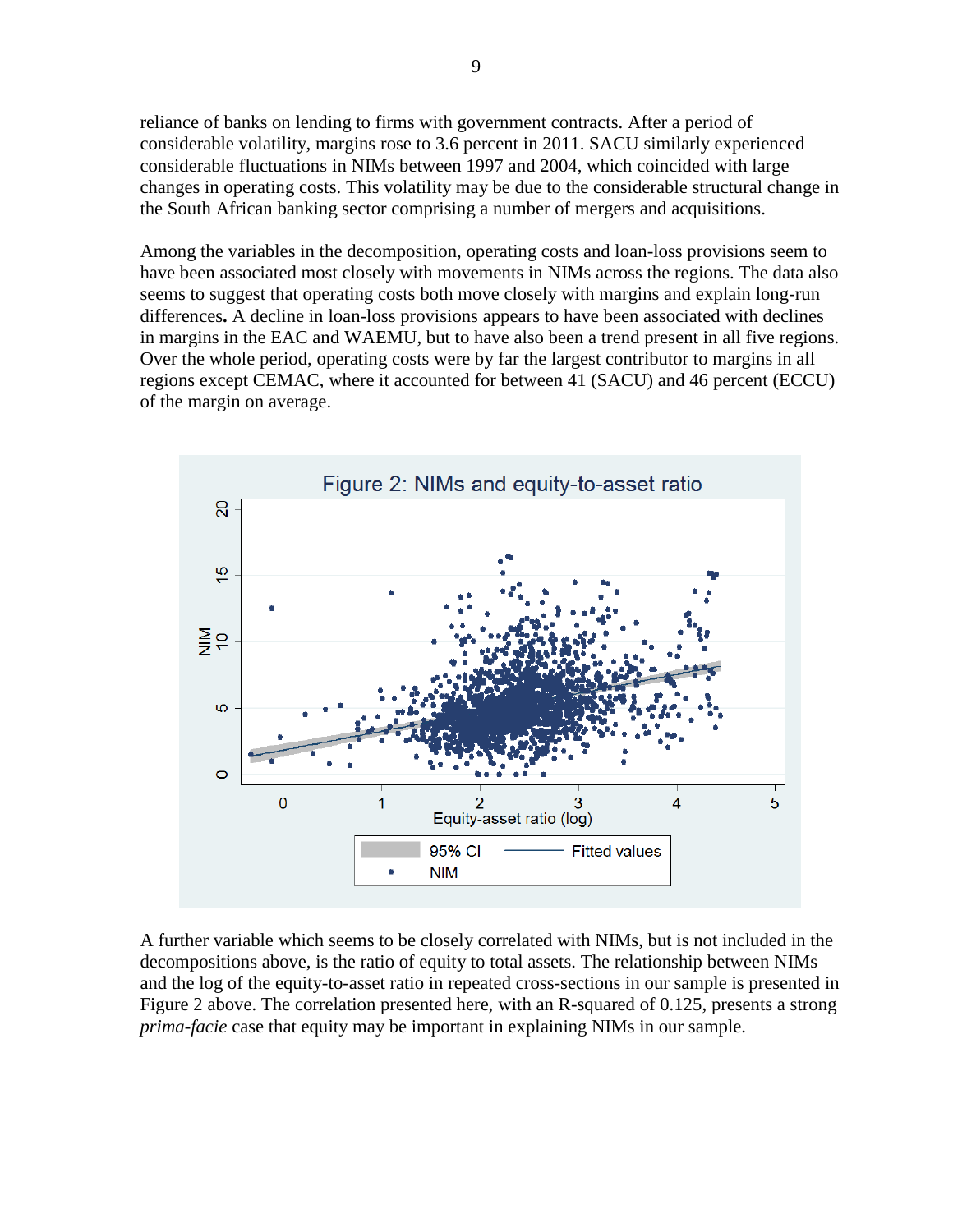#### **IV. EMPIRICAL STRATEGY**

Building on the stylized facts derived from the data, we test the four hypotheses outlined in the introduction, using three alternative econometric estimation techniques: pooled OLS, the inclusion of unobserved (time constant) bank characteristics using fixed effects and serial dependence in NIMs using system GMM.

#### **A. Econometric model**

The following panel data specification encompasses three empirical models

$$
y_{ict} = \alpha y_{ict-1} + \beta' \mathbf{x}_{ict} + \gamma' \mathbf{z}_{ct} + \mu_{ic} + \eta_t + \varepsilon_{ict}
$$
\n(3)

where  $y_{ict}$  represents the bank net interest margin for bank *i*, country *c* and time *t*,  $\mathbf{x}_{ict}$  denotes the vector of bank-specific explanatory variables described in section II., while  $z_{ct}$  is the vector of country-specific macroeconomic, institutional and market-structure variables.  $\mu_{ic}$  is an unobserved time-constant bank-specific effect;  $\eta_t$  is the time-specific effect<sup>9</sup> and  $\varepsilon_{\text{ict}}$  is the error term capturing all other omitted factors. We iteratively expand our specification to include, sequentially, bank-specific, market-structure, macroeconomic and institutional variables.

Following Ho and Saunders (1981) model, we include operating costs, loan-loss provisions, non-interest income, liquid assets, equity and the size of the loan book as bank-level explanatory variables.For completeness, both the Lerner and HHI indices are used as measures of market structure, and their derivation is presented in Appendix I. Inflation, the exchange rate and GDP per capita are considered among the macroeconomic factors which may influence NIMs. Honohan and Beck (2007) also suggest that high wholesale interest rates, proxied by the treasury bill rate and central bank rate, reflect currency and other macroeconomic uncertainty, as well as the government demand for loanable funds. Institutional variables encompass a range of governance indicators, which we capture in our preferred specification by a composite index, explained further in Section B below.

Pooled OLS, which comprises our initial specification, is both unbiased and efficient if the bank-specific effects are zero for all *i* and all *t*, and  $\alpha = 0$ . However, in the presence of bank fixed effects, such as time-constant differences in managerial quality, OLS is inappropriate. Even if the bank fixed effects are uncorrelated with the regressors, the estimator will be inefficient; if such correlation does exist, the OLS estimates will be biased. Fixed effects is the appropriate estimation technique if unobserved bank characteristics are both present and

<sup>&</sup>lt;sup>9</sup> All of our models are estimated with the full set of time fixed effects, which capture common shocks to (common trends in) the net interest margins for all banks in all regions. Also, all of our specifications use robust standard errors.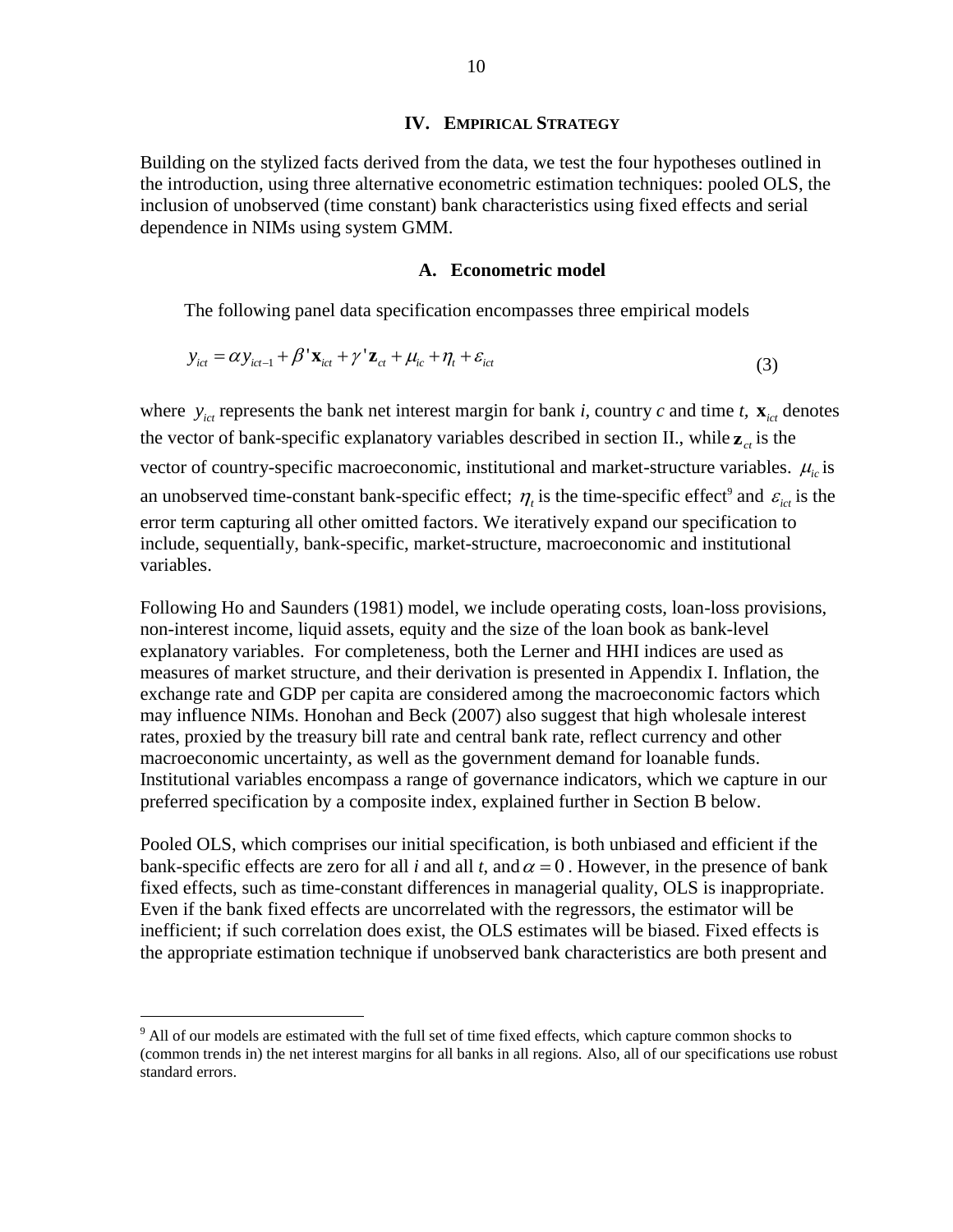correlated with the other control variables, and the assumption of strict exogeneity holds.<sup>10</sup> As will be seen in the next section, we do find that unobserved bank characteristics matter. Nevertheless, we believe it is important to include our pooled OLS results. Firstly, fixed effects have limited power to identify the effects of variables which are persistent over time, as the demeaning operation reduces variation, resulting in a loss of precision. This is particularly problematic for our measures of institutions, which are very persistent over time.<sup>11</sup> Moreover, in the presence of measurement error and persistent independent variables, fixed effects can result in considerable attenuation bias (Deaton, 1995).

If both bank fixed effects are non-zero and are correlated with the regressors, and  $\alpha \neq 0$ , i.e. the true model has a lagged dependent variable, Nickell (1981) demonstrates that the strict exogeneity assumption fails and, consequently, fixed effects is biased. In our case, we cannot determine *a priori* that banks might smooth NIMs over time, for instance due to reasons similar to those often cited to explain standard price persistence. If this is the case, it is either appropriate to circumvent the bias either by using the difference GMM estimator proposed by Arellano and Bond (1991), or the system GMM estimator proposed by Arellano and Bover (1995) and Blundell and Bond (1998). In this paper, we will opt for the system GMM estimator, as it resolves some of the small-sample biases and imprecision of the difference GMM estimator without very strong assumptions (Baltagi, 2005). This estimation technique is appropriate under the assumption that there is no correlation between the differences of the variables and the bank-specific effects.

We remain agnostic about whether fixed effects or system GMM is the appropriate estimation technique in our context. As discussed by Angrist and Pischke (2009), while the dynamic panel GMM model does not nest the fixed effects model, or vice versa, the two have a useful bounding property on the causal effects of interest. <sup>12</sup> In our results section, we will consider the two estimation techniques to give bounds on the likely magnitude of the parameters of interest.

 $10$  In the context of our model, the assumption of strict exogeneity amounts to the independent variables being uncorrelated with the error terms in all periods, i.e.  $E[(\mathbf{x}_{ict}^{\prime}, \mathbf{z}_{ct}^{\prime})^{\prime} e_{ics}] = \mathbf{0}$  for all  $t, s = 1, 2, ..., T$ . As discussed in the text, the assumption fails if the lagged dependent variable features among the regressors.

 $11$  For this reason, when we regress operating costs on institutional variables, the size of operations and various controls to test the hypothesis that economies of scale and institutions impact net interest margins through the operating cost channel, we will resort purely to pooled OLS methods.

 $12$  In particular, if the dynamic specification is correct, but we mistakenly use fixed effects, estimates of a positive effect will be too large. On the other hand, if the fixed effects specification is correct, but we mistakenly estimate an equation with the lagged dependent variable, estimates of a positive effect will tend to be too small.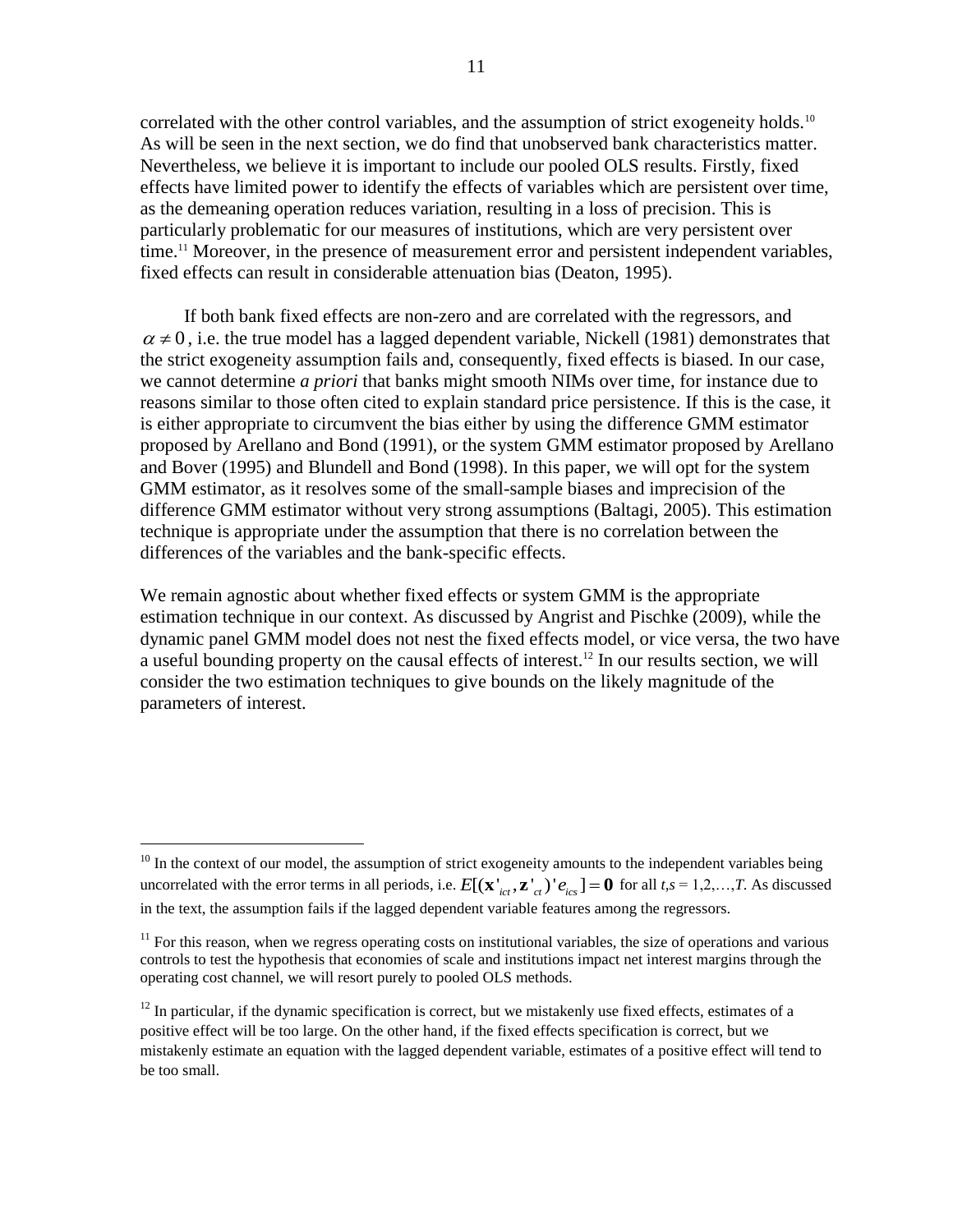In order to exploit the variation in the data as far as possible, we chose to keep the analysis at the level of individual banks. All bank-specific data were obtained from the BankScope database supplied by Bureau Van Dijk. Table 1 provides a summary of all variables and their sources. Macroeconomic variables were sourced from the World Economic Outlook of the International Monetary Fund. The World Bank's World Governance Indicators (WGI) outlined in Kaufman et al. (2005) was the source of information on institutions.

| Variable                         | Measure                                                                         | Source                 |
|----------------------------------|---------------------------------------------------------------------------------|------------------------|
| <b>Bank-specific Variables</b>   |                                                                                 |                        |
| Net interest margin              | Ratio of total interest revenues net of total interest expenses to total assets | <b>BankScope</b>       |
| Operating costs                  | Ratio of total operating expenses to total assets (log)                         | <b>BankScope</b>       |
| Equity                           | Ratio of total equity to total assets (log)                                     | <b>BankScope</b>       |
| Loan-loss provisions             | Ratio of loan loss provisions to total assets (log)                             | <b>BankScope</b>       |
| Liquidit assets                  | Ratio of liquid assets to total assets                                          | <b>BankScope</b>       |
| Size of operations               | Logarithm of total loans                                                        | <b>BankScope</b>       |
| Non-interest income              | Ratio of non-interest income to total assets                                    | <b>BankScope</b>       |
| Market competition               |                                                                                 |                        |
| Lerner Index                     | See Appendix I for definition                                                   | Author calculations    |
| HHI (Deposits)                   | See Appendix I for definition                                                   | <b>BankScope</b>       |
| HHI (Assets)                     | See Appendix I for definition                                                   | <b>BankScope</b>       |
| Governance                       |                                                                                 |                        |
|                                  | WGI Voice and Accountability See Kaufman et al. (2011) for definition           | Kaufman et al. (2011)  |
| <b>WGI Political Stability</b>   | See Kaufman et al. (2011) for definition                                        | Kaufman et al. (2011)  |
|                                  | WGI Government Effectiveness See Kaufman et al. (2011) for definition           | Kaufman et al. (2011)  |
| <b>WGI Regulatory Quality</b>    | See Kaufman et al. (2011) for definition                                        | Kaufman et al. (2011)  |
| WGI Rule of Law                  | See Kaufman et al. (2011) for definition                                        | Kaufman et al. (2011)  |
| <b>WGI Control of Corruption</b> | See Kaufman et al. (2011) for definition                                        | Kaufman et al. (2011)  |
| <b>WGI Composite</b>             | Synthetic measure based on first principal component of governance indicators   | Author calculations    |
| Macroeconomic                    |                                                                                 |                        |
| GDP per capita                   | GDP per capita in USD                                                           | World Economic Outlook |
| Exchange rate                    | % change in USD exchange rate                                                   | World Economic Outlook |
| Inflation                        | % change in CPI                                                                 | World Economic Outlook |
| <b>Treasury Bill</b>             | Interest rate on 3-month Treasury Bill paper*                                   | World Economic Outlook |

#### Table 1: Variable Definitions And Sources

Notes: (\*) Central bank discount rates used where Treasury Bill rates not available.

 $\overline{a}$ 

Our original sample of banks for the five regions in BankScope consisted of 400 banks in 30 countries over the period 1997-2011. However, we eliminated microfinance institutions and holding companies for other banks in the sample, and all banks which had fewer than four consecutive yearly observations. <sup>13</sup> We also eliminated outliers by removing all banks in the top and bottom percentiles of the distributions of bank-specific variables, with the exception of the size of the loan book. This yielded a final sample of 213 banks, as the basis for an unbalanced panel.

 $<sup>13</sup>$  The presumption being that microfinance institutions do not necessarily follow the same model of behavior as</sup> commercial banks. MFIs were identified using the Microfinance Information exchange database, found on [http://www.themix.org/.](http://www.themix.org/) The Stanford Bank in Antigua and Barbuda was also dropped, as it altered the results for ECCU significantly given its large balance sheet and the non-standard nature of operations.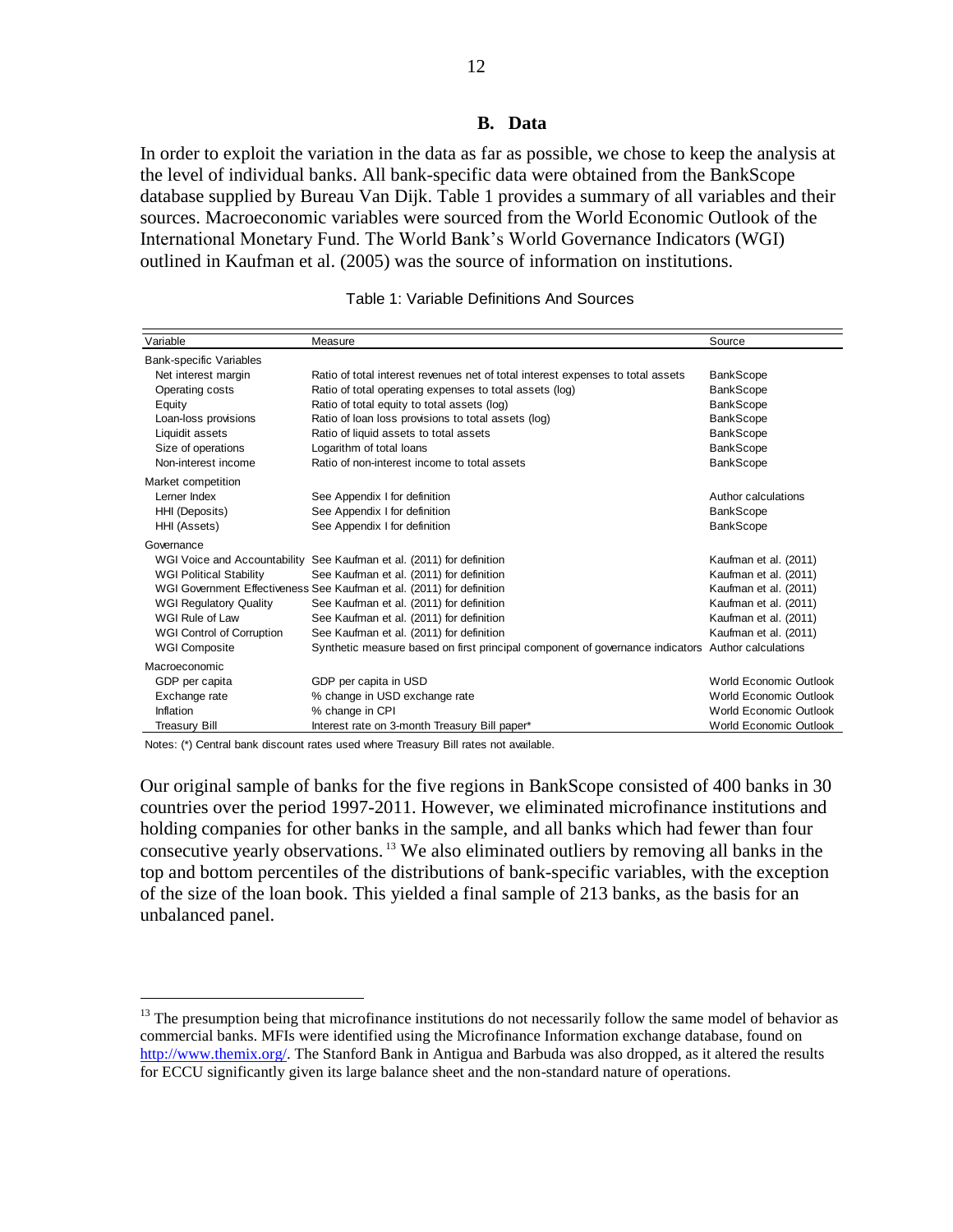We perform a number of transformations to the variables. Operating costs, equity-to-asset ratios, loans and the loan loss provisions are all entered in logs. As the six measures of institutions in the WGI are highly collinear, a summary index of institutions using principal components analysis was constructed, with weights derived from the first principal component.

#### **V. RESULTS**

In this section, we present our estimates of the various hypothesized determinants of net interest margins for banks in the five regional groupings during 1997–2011. In Table 2 column (i), the coefficients on operating costs, equity, loan size and loan-impairment charges were positive and statistically significant. The coefficient on non-interest activity was negative, as expected, and statistically significant at the one percent level. Among bankspecific variables, we only did not find the ratio of liquid to total assets to be statistically significant. In the more general specifications in columns (ii) and (iii), we observe that the bank specific variables are robust to controlling for market structure. Aside from the coefficient on operating costs, which falls by about 24 percent in magnitude, the coefficients remain very similar.

Our market competition measure proxied by the Lerner index (column (ii)) is significant at the five percent level. Once we control for macroeconomic variables (column (iii)), the statistical significance of the Lerner Index rises to one percent. The coefficient also rises by over 50 percent, suggesting downward omitted-variable bias in column (ii). Again, we observe that the sign and significance of the coefficients on bank-specific variables are robust to the inclusion of macroeconomic variables. Of the macroeconomic variables, shortterm interest rates and inflation are significant with a positive sign at the two and one percent levels respectively, while exchange rate depreciation is significant with a negative sign at the one percent level (i.e. exchange rate depreciation lowers NIMs), giving some *prima facie*  support regarding the *macroeconomic* view. The result that depreciation is associated with lower margins runs somewhat counter to our expectations but, as illustrated later, this result is not robust to controlling for fixed effects and serial correlation. Perhaps surprisingly, GDP per capita is not significant at any level.

Although the results are robust after controlling for institutional variables, (columns (iv) to (x)) institutions are not statistically significant. As indicated earlier, there is a high degree of collinearity among the various measures of institutions. Despite considering separately the effect of alternative measures of institutions, including a synthetic measure based on principal components analysis (column  $(x)$ ), none of these yield results that are statistically significant.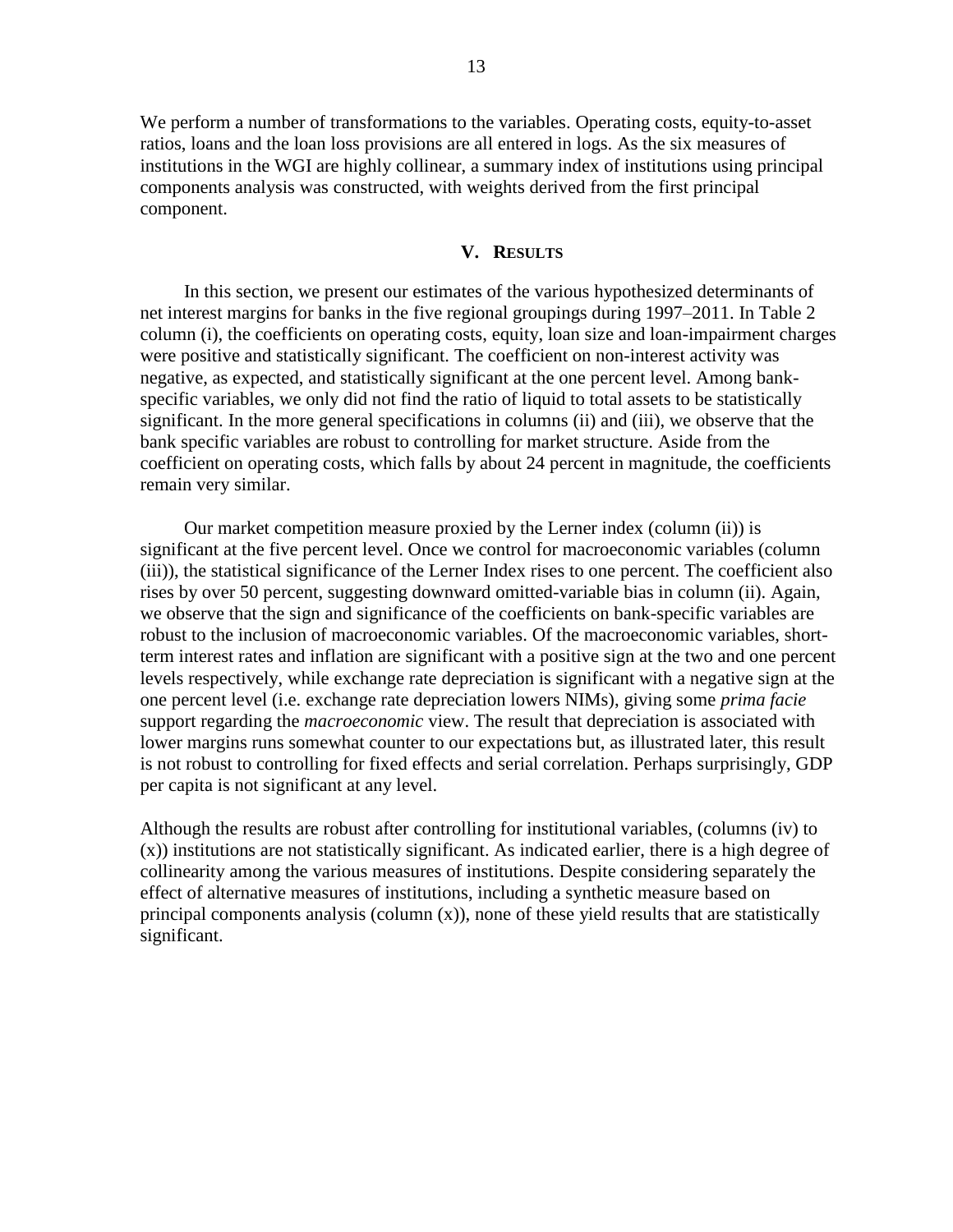| Table 2: Determinants Of Net Interest Margins (pooled OLS) |                                     |                                   |                                     |                                     |                                     |                 |                                                            |                                     |                                   |                                   |
|------------------------------------------------------------|-------------------------------------|-----------------------------------|-------------------------------------|-------------------------------------|-------------------------------------|-----------------|------------------------------------------------------------|-------------------------------------|-----------------------------------|-----------------------------------|
| Net interest margin                                        | (i)                                 | (ii)                              | (iii)                               | (iv)                                | (v)                                 | (v)             | (vii)                                                      | (viii)                              | (ix)                              | (x)                               |
| Operating costs/assets (log)<br>Equity/assets (log)        | $3.054***$<br>[8.701]<br>$1.354***$ | $2.331***$<br>[9.005]<br>1.501*** | $2.250***$<br>[9.068]<br>$1.310***$ | $2.239***$<br>[8.964]<br>$1.295***$ | $2.235***$<br>[8.956]<br>$1.274***$ |                 | 2.2442.244***<br>[8.957 [9.020]<br>.289** 1.291***         | $2.234***$<br>[8.980]<br>$1.293***$ | $2.241***$<br>[8.946]<br>1.306*** | $2.242***$<br>[8.979]<br>1.290*** |
| Loans (log)                                                | [5.313]<br>$0.164**$                | [6.215]<br>$0.183**$              | [6.309]<br>$0.225***$               | [6.333]<br>$0.227***$               | [5.885]<br>$0.223***$               | 6.309           | [6.417]<br>.223** 0.226***                                 | [6.334]<br>$0.226***$               | [6.237]<br>$0.229***$             | [6.232]<br>$0.225***$             |
| Liquid/total assets                                        | [2.008]<br>$0.0123**$               | [2.195]<br>$-0.00053$             | [2.964]<br>$-0.00613$               | [2.980]<br>$-0.00564$               | [2.939]<br>$-0.00528$               | -0              | 2.942 [3.001]<br>$-0.00554$                                | [2.941]<br>$-0.00547$               | [2.966]<br>$-0.00492$             | [2.960]<br>$-0.00552$             |
| Loan impairment charge/assets (log)                        | [2.007]<br>$0.252***$               | $[-0.0941]$<br>$0.263***$         | $[-1.060]$<br>$0.241***$            | $[-0.972]$<br>$0.243***$            |                                     |                 | $[-0.903] -0.948$ $[-0.949]$<br>0.241*** .246** 0.244***   | $[-0.943]$<br>$0.249***$            | $[-0.865]$<br>$0.250***$          | $[-0.954]$<br>$0.244***$          |
| Non-interest activity/assets                               | [3.420]<br>$-0.424***$              | [3.657]<br>$-0.321***$            | [3.436]<br>$-0.281***$              | [3.634]<br>$-0.292***$              |                                     |                 | $[3.579]$ 3.632 $[3.598]$<br>-0.289*** ).287* -0.288***    | [3.693]<br>$-0.284***$              | [3.669]<br>$-0.287***$            | [3.601]<br>$-0.288***$            |
| Lerner Index                                               | $[-6.332]$                          | $[-5.869]$<br>$0.562**$           | $[-5.380]$<br>$1.230***$            | $[-5.596]$<br>$1.131***$            |                                     |                 | $[-5.555] -5.475$ $[-5.463]$<br>1.199*** .229** 1.193***   | $[-5.429]$<br>1.242***              | $[-5.483]$<br>$1.268***$          | $[-5.498]$<br>$1.197***$          |
| Inflation                                                  |                                     | [2.076]                           | [3.867]<br>$0.0350**$               | [3.371]<br>$0.0350**$               | [3.827]                             | 3.620           | [3.632]<br>0.0307* .0341' 0.0348**                         | [3.756]<br>$0.0364**$               | [3.713]<br>$0.0362**$             | [3.546]<br>$0.0347**$             |
| T-Bill rate                                                |                                     |                                   | [2.174]<br>$0.125***$               | [2.120]<br>$0.120***$               | $0.122***$                          |                 | $[1.870]$ 2.081 $[2.156]$<br>.121** 0.122***               | [2.212]<br>$0.122***$               | [2.223]<br>$0.122***$             | [2.107]<br>$0.122***$             |
| USD exchange rate (% change)                               |                                     |                                   | [4.952]<br>$-0.0164**$              | [4.486]<br>$-0.0149**$              |                                     |                 | $[4.655]$ 4.729 $[4.732]$<br>-0.0147** $1.0149 - 0.0150**$ | [4.737]<br>$-0.0143**$              | [4.761]<br>$-0.0139**$            | [4.707]<br>$-0.0149**$            |
| GDP per capita (log)                                       |                                     |                                   | $[-2.558]$<br>2.81E-05              | $[-2.307]$<br>3.52E-05              | 4.53E-05                            | 0               | $[-2.300]$ -2.265 $[-2.253]$<br>2.74E-05                   | $[-2.167]$<br>2.93E-06              | $[-2.076]$<br>$-4.1E - 06$        | $[-2.277]$<br>2.59E-05            |
| <b>WGI Voice and Accountability</b>                        |                                     |                                   | [0.648]                             | [0.813]<br>$-0.115$<br>$[-0.739]$   |                                     |                 | $[1.051]$ 0.378 $[0.587]$                                  | [0.0625]                            | $[-0.0869]$                       | [0.566]                           |
| <b>WGI Political Stability</b>                             |                                     |                                   |                                     |                                     | $-0.11$<br>$[-0.779]$               |                 |                                                            |                                     |                                   |                                   |
| <b>WGI Government Effectiveness</b>                        |                                     |                                   |                                     |                                     |                                     | 0.07<br>[0.294] |                                                            |                                     |                                   |                                   |
| <b>WGI Regulatory Quality</b>                              |                                     |                                   |                                     |                                     |                                     |                 | $-0.0169$<br>$[-0.0592]$                                   |                                     |                                   |                                   |
| WGI Rule of Law                                            |                                     |                                   |                                     |                                     |                                     |                 |                                                            | 0.175<br>[0.725]                    |                                   |                                   |
| WGI Control of Corruption                                  |                                     |                                   |                                     |                                     |                                     |                 |                                                            |                                     | 0.197<br>[0.812]                  |                                   |
| <b>WGI Composite</b>                                       |                                     |                                   |                                     |                                     |                                     |                 |                                                            |                                     |                                   | $-0.00048$<br>$[-0.00439]$        |
| Constant                                                   | $-2.076**$<br>$[-2.528]$            | $-1.272$<br>$[-1.546]$            | $-3.020***$<br>$[-3.585]$           | $-2.920***$<br>$[-3.494]$           | $[-3.353]$                          |                 | -2.872*** $\cdot$ .845* -2.921***<br>$-3.552$ $[-3.686]$   | $-2.787***$<br>$[-3.504]$           | $-2.845***$<br>$[-3.519]$         | $-2.907***$<br>$[-3.615]$         |
| Observations                                               | 1524                                | 1400                              | 1399                                | 1320                                | 1320                                | 1320            | 1320                                                       | 1320                                | 1320                              | 1320                              |
| R-squared                                                  | 0.417                               | 0.419                             | 0.474                               | 0.467                               | 0.467                               | 0.47            | 0.466                                                      | 0.467                               | 0.467                             | 0.466                             |
| No. of banks                                               | 213                                 | 210                               | 210                                 | 209                                 | 209                                 | 209             | 209                                                        | 209                                 | 209                               | 209                               |

*Notes:* We use standard errors which are robust to rabitrary heteroskedasticity and clustering at the bank level. Year dummies are included in all regressions. t-statistics are presented in brackets. The levels of significance are denoted as follows: \*\*\* p<0.01, \*\* p<0.05, \* p<0.1

As this result runs counter to those of Demirguc-Kunt et al., (2004) who find a direct effect, we investigate the possibility that institutions may impact NIMs indirectly through operating costs. The role of institutions is therefore explored through an auxiliary pooled OLS regression (Table 3) with operating costs as the dependent variable, and the size of loans, non-performing loans, the Lerner Index and World Governance Indicators as controls. The inclusion of the Lerner Index permits the testing of the hypothesis that uncompetitive markets have higher levels of operating costs relative to competitive markets. The results suggest that operating costs decline with all five different measures of institutions by Kaufman et al., with levels of significance between one and 10 percent. In our preferred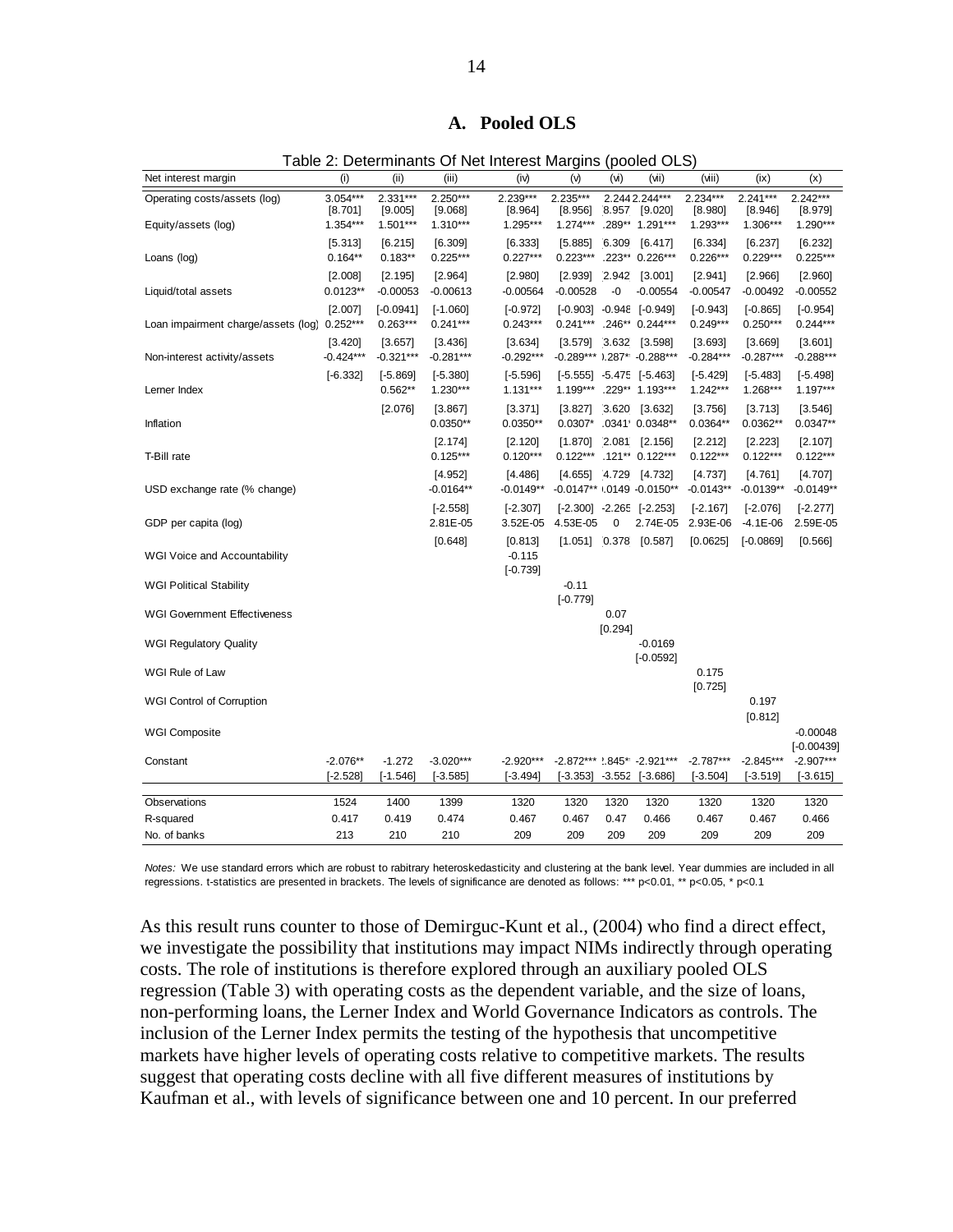specification (viii), with the composite measure of institutions, institutions are statistically significant at the one percent level with a coefficient of -0.09. This is suggestive of the importance of institutional factors for the costs of intermediation.

Of the five measures of institutions, Voice and Accountability, Rule of Law and Control of Corruption measures result in the lowest standard errors, suggesting the strongest relevance for operating costs. Our preferred measure—the composite index of governance variables is also highly statistically significant. The results are consistent with anecdotal evidence that the poor institutional climate in which SSA banks operate causes them to engage in costly monitoring or screening which, in turn, leads to higher NIMs. <sup>14</sup> The inclusion of the size of the loan book facilitates the testing of the hypothesis that average operating costs per asset decline with an increase in the size of loans (e.g. due to fixed costs of intermediation), thus allowing us to test the *small financial system* hypothesis. In line with the *small financial system* view, operating costs are negatively associated with a larger loan portfolio, with a coefficient around -0.06.

| Operating costs (log)               | (i)                        | (ii)                       | (iii)                      | (iv)                       | (v)                        | (v <sub>i</sub> )          | (vii)                      |
|-------------------------------------|----------------------------|----------------------------|----------------------------|----------------------------|----------------------------|----------------------------|----------------------------|
| Size of operations (log)            | $-0.0584***$<br>$[-2.704]$ | $-0.0661***$<br>$[-3.269]$ | $-0.0636***$<br>$[-3.101]$ | $-0.0651***$<br>$[-3.049]$ | $-0.0640***$<br>$[-3.065]$ | $-0.0642***$<br>$[-3.097]$ | $-0.0609***$<br>$[-2.942]$ |
| Non-performing Loans (log)          | 0.0198<br>[1.044]          | 0.0184<br>[0.951]          | 0.0152<br>[0.779]          | 0.019<br>[0.978]           | 0.0143<br>[0.752]          | 0.0115<br>[0.608]          | 0.0142<br>[0.741]          |
| Lerner Index                        | 0.0522<br>[0.478]          | 0.0662<br>[0.549]          | $-0.0579$<br>$[-0.483]$    | 0.0359<br>[0.312]          | 0.0394<br>[0.346]          | 0.00961<br>[0.0855]        | $-0.0199$<br>$[-0.169]$    |
| WGI Voice and Accountability        | $-0.151***$<br>$[-3.030]$  |                            |                            |                            |                            |                            |                            |
| <b>WGI Political Stability</b>      |                            | $-0.114***$<br>$[-2.815]$  |                            |                            |                            |                            |                            |
| <b>WGI Government Effectiveness</b> |                            |                            | $-0.219***$<br>$[-3.470]$  |                            |                            |                            |                            |
| <b>WGI Regulatory Quality</b>       |                            |                            |                            | $-0.162*$<br>$[-1.722]$    |                            |                            |                            |
| WGI Rule of Law                     |                            |                            |                            |                            | $-0.159***$<br>$[-2.617]$  |                            |                            |
| WGI Control of Corruption           |                            |                            |                            |                            |                            | $-0.155***$<br>$[-2.932]$  |                            |
| WGI Composite                       |                            |                            |                            |                            |                            |                            | $-0.0917***$<br>$[-3.555]$ |
| Constant                            | $1.775***$<br>[14.60]      | $1.801***$<br>[15.50]      | $1.759***$<br>[14.54]      | $1.812***$<br>[14.81]      | 1.768***<br>[14.12]        | $1.782***$<br>[14.54]      | $1.749***$<br>[14.38]      |
|                                     |                            |                            |                            |                            |                            |                            |                            |
| $R$ -squared                        | 0.148                      | 0.145                      | 0.147                      | 0.125                      | 0.138                      | 0.141                      | 0.153                      |
| Observations                        | 1011                       | 965                        | 965                        | 965                        | 965                        | 965                        | 965                        |
| Number of banks                     | 170                        | 170                        | 170                        | 170                        | 170                        | 170                        | 170                        |

*Notes:* Robust t-statistics in brackets. \*\*\* p<0.01, \*\* p<0.05, \* p<0.1

 $\overline{a}$ 

<sup>14</sup> Our results corroborate the findings of Demirguc-Kunt, Laeven and Levine (2004), who also find governance to be important for bank operating costs.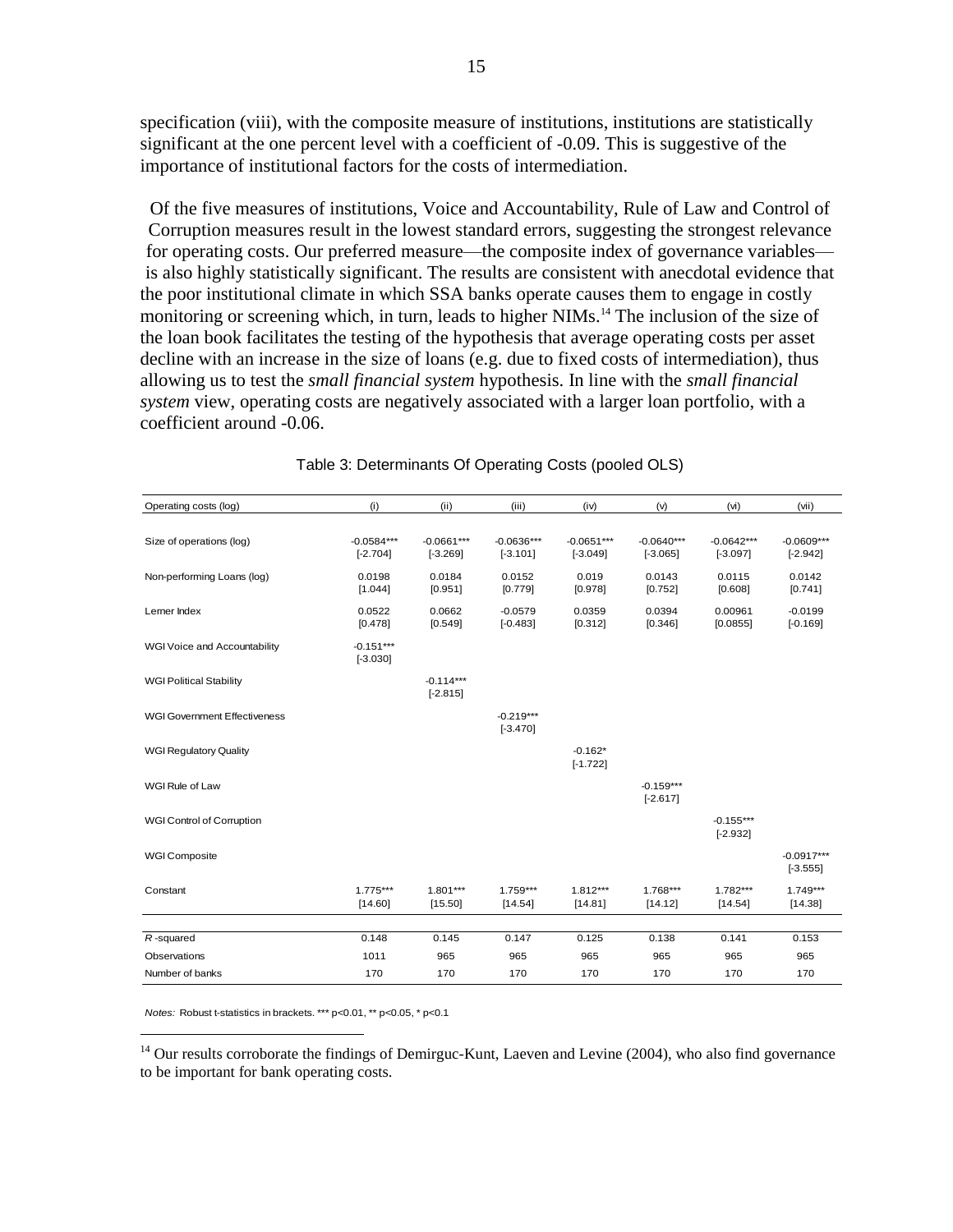| Operating costs (log)       | (i)                        | (ii)                      | (iii)                      | (iv)                       | (v)                         |
|-----------------------------|----------------------------|---------------------------|----------------------------|----------------------------|-----------------------------|
|                             |                            |                           |                            |                            |                             |
| <b>WGI Composite</b>        | $-0.0917***$<br>$[-3.555]$ | $-0.100***$<br>$[-3.803]$ | $-0.0794***$<br>$[-3.055]$ | $-0.0842***$<br>$[-2.685]$ | $-0.0692*$<br>$[-1.851]$    |
| Size of operations (log)    | $-0.0609***$<br>$[-2.942]$ | $-0.0187$<br>$[-0.718]$   | $-0.0331$<br>$[-1.107]$    | $-0.0589***$<br>$[-2.810]$ | $-0.0588***$<br>$[-2.830]$  |
| Non-performing Loans (log)  | 0.0142<br>[0.741]          | 0.00542<br>[0.251]        | 0.000197<br>[0.00819]      | 0.0137<br>[0.709]          | 0.0142<br>[0.741]           |
| Lerner Index                | $-0.0199$<br>$[-0.169]$    | $-0.0873$<br>$[-0.728]$   | $-0.263$<br>$[-1.413]$     | $-0.0423$<br>$[-0.337]$    | $-0.0488$<br>$[-0.372]$     |
| <b>Secondary Enrollment</b> |                            | $-0.00181$<br>$[-1.103]$  |                            |                            |                             |
| <b>Tertiary Enrollment</b>  |                            |                           | $-0.00985*$<br>$[-1.929]$  |                            |                             |
| Infrastructure              |                            |                           |                            | $-0.019$<br>$[-0.541]$     |                             |
| GDP per capita (log)        |                            |                           |                            |                            | $-1.82E - 05$<br>$[-0.909]$ |
| Constant                    | $1.749***$<br>[14.38]      | $1.641***$<br>[10.11]     | $1.724***$<br>[10.36]      | 1.668***<br>[8.930]        | 1.793***<br>[13.61]         |
| $R$ -squared                | 0.153                      | 0.139                     | 0.098                      | 0.154                      | 0.157                       |
| Observations                | 952                        | 575                       | 423                        | 952                        | 952                         |
|                             |                            |                           | 131                        |                            |                             |
| Number of banks             | 170                        | 117                       |                            | 170                        | 170                         |

Table 4: Determinants of Operating Costs Regression - Additional Controls (pooled OLS)

*Notes:* Robust t-statistics in brackets. \*\*\* p<0.01, \*\* p<0.05, \* p<0.1

 $\overline{a}$ 

Table 4 tests the robustness of the above findings to omitted variables. In so doing, country-specific variables which might also tend to reduce operating costs, but which may be correlated with our measure of institutions, such as enrollment rates in secondary education (column (ii)) and enrollment rates in tertiary education (column (iii)) are explored. The underlying hypothesis is that low rates of enrollment will impose higher labor costs for banks, which anecdotally seem to recruit workers with higher levels of skills. Additionally, a measure of infrastructure (column (iv)), proxied by the number of telephone lines per capita in a given year is included. <sup>15</sup> Finally, as a general proxy of potential omitted variables we include GDP per capita in column (v).

<sup>&</sup>lt;sup>15</sup> Our measures of secondary and tertiary enrollment, as well as infrastructure measures, are sourced from the World Bank's World Development Indicators database.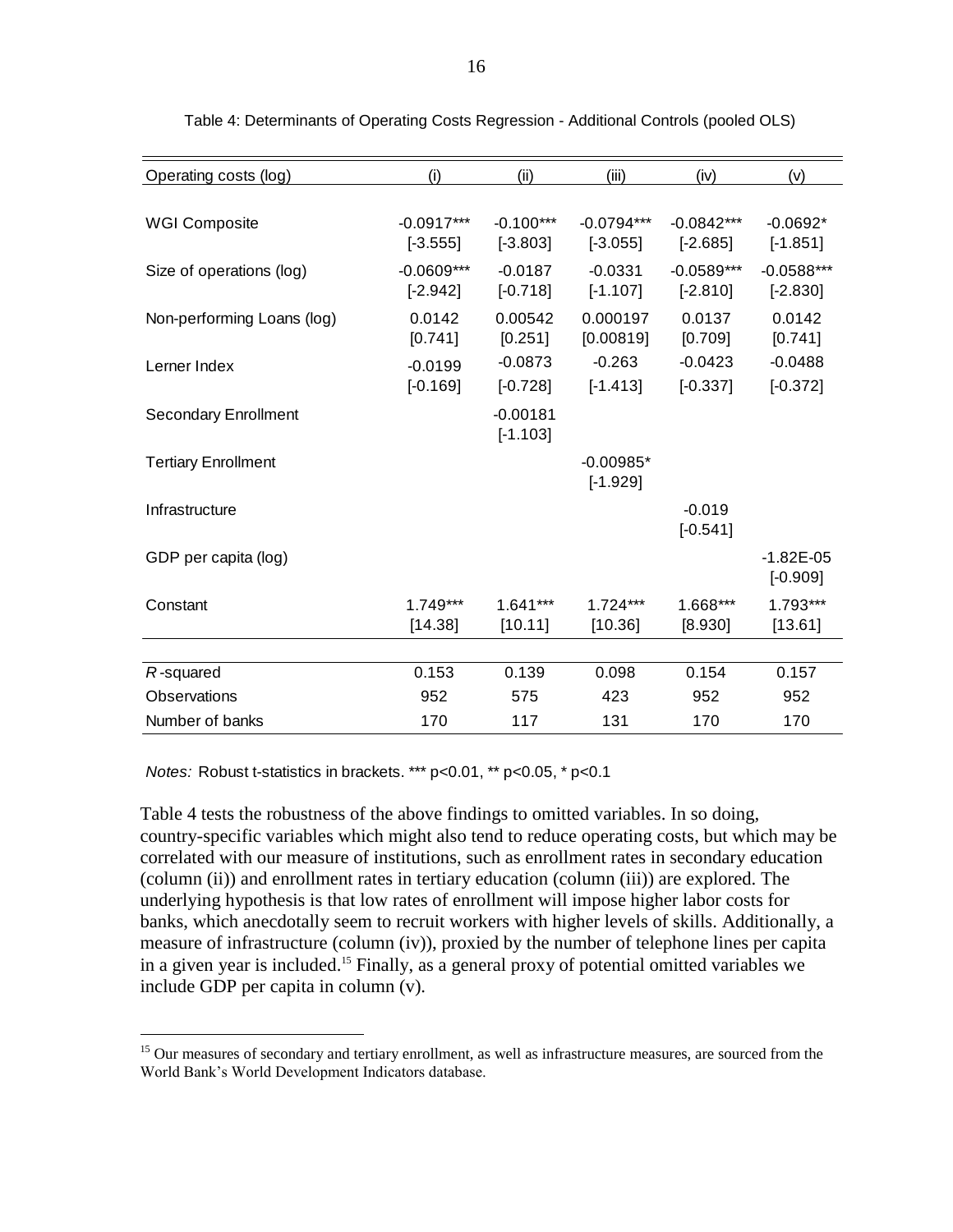Our estimate of the impact of institutions on operating costs remains significant at the one percent level after including additional controls. Furthermore, the size of the coefficient does not change drastically from our original specification (column (i)). Only if we include GDP per capita, which is highly collinear with institutions, do we find that the coefficient estimate falls from -0.09 to -0.07. Despite the likely effect of inflating standard errors due to including GDP per capita, which is itself insignificant, the measure of institutions remains significant at the 10 percent level. Among our controls, only tertiary educational enrollment seems to be a statistically significant determinant of operating costs, with a negative sign and 10 percent significance level. The size of the loan book remains significant except in two specifications (columns (ii) and (iii)). In contrast to Gelos (2009), we find no evidence that lack of competition, as measured by the Lerner Index, causes banks to incur higher operating costs.

Our results suggest that better institutions reduce the need for financial intermediaries to engage in costly monitoring and costly recovery of assets in case of default. Conversely, countries with lower measures of institutional quality are interpreted as presenting banks with an environment of high asymmetries of information and related costs. In this sense, we see the results presented in Tables 4 and 5 as supporting the *risk-based* view of why we observe high NIMs. Their quantitative implications are explored in more depth in the section below (Table 9).

## **B. Fixed Effects and System GMM**

Although our pooled OLS results provide a first pass of the potential factors driving NIMs, the Breusch-Pagan Lagrange Multiplier test indicates that hypothesis that bank-specific effects are present cannot be rejected (the Chi-squared test statistic is very large). Furthermore, the Hausman test indicates that the hypothesis that bank-specific effects are correlated with other regressors cannot be rejected in our preferred specification (iii), making pooled OLS estimation biased for reasons explained in section III. Thus, the fixed effects specification is the appropriate representation of the data generating process.<sup>16</sup>

The results of our fixed-effects regressions are presented in columns (i)-(iii) of Table 5. They are similar in magnitude to those derived from pooled OLS. An examination of each column of the table suggests that the sign and significance of each of the bank-specific variables is preserved under fixed effects. Among macroeconomic variables, the coefficient on shortterm interest rates also appears to maintain size, sign and significance. The inclusion of fixed effects does, however, have the effect of eliminating the significance of inflation and exchange rate depreciation, while also making GDP per capita significant at the 10 percent level. Finally, we observe that, the Lerner Index is statistically significant with a positive sign, but only if we include the full set of macroeconomic controls.<sup>17</sup>

<sup>&</sup>lt;sup>16</sup> If the Hausman test did reject the null hypothesis, the correct specification would be random effects, which assumes that the unobserved characteristics are uncorrelated with the regressors.

<sup>&</sup>lt;sup>17</sup> This result that might be accounted for by the regression in column (ii) being mis-specified. Specifically, the presence of omitted variables will bias the estimated coefficient, while also reduce the variance of the explanatory variables, inflating the standard errors.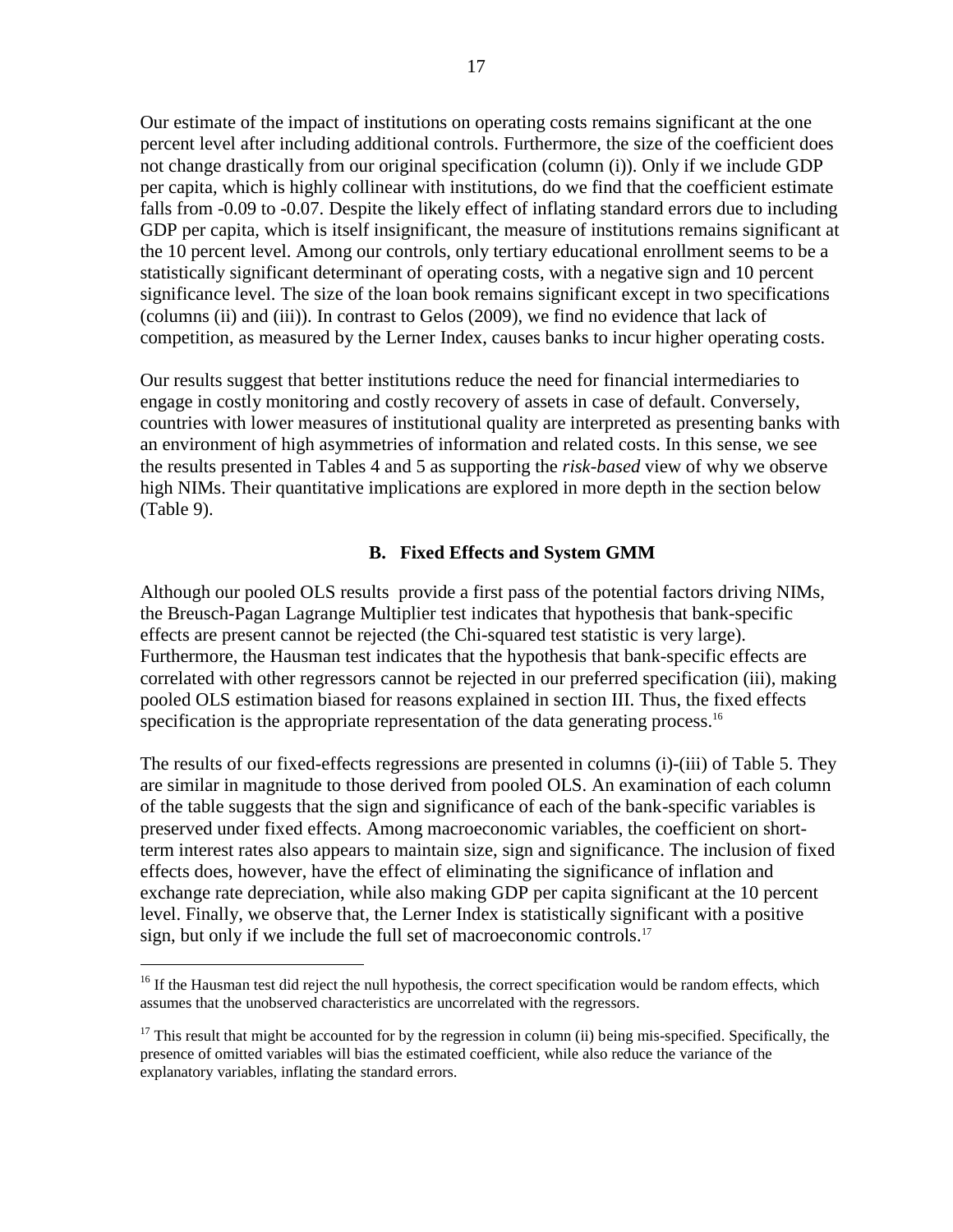The results from the GMM dynamic panel estimator, which allows us to take into account the possible persistence in NIMs, are presented in columns (iv) to (vi) of Table 5. In addition to controlling for persistence in NIMs, we also attempt to employ the system GMM method to control for the possible endogeneity of bank-specific variables and market structure. Accordingly, our strategy is to instrument the entire set of bank-specific variables with internal instruments (lags). The only exception are operating costs, which we assume to be exogenous once other bank-specific, market structure, institutional and macroeconomic variables have been controlled for.

Under the GMM specification, of the bank specific variables only operating costs and equity remain statistically significant. The size of loans, the loan impairment charge and noninterest income, while significant under Pooled OLS and fixed effects, are no longer significant under system GMM (with the exception of non-interest income in column (iv) which is significant at the 10 percent level). This suggests that the earlier significance of these variables may have been driven by simultaneity considerations. The lagged margin is significant at the one percent level, and the estimate of  $\alpha$  ranges from 0.39 to 0.44, demonstrating non-trivial persistence. While the short-term rate is still statistically significant at the one percent level, GDP per capita loses its statistical significance.

As under fixed-effects, the Lerner Index is only significant in the full specification including macroeconomic variables, albeit with a somewhat smaller coefficient. In Table 6, we investigate the robustness of this result to alternative measure of market structure, namely the Herfindahl index (HHI ) for assets and deposits. We find that HHI by assets is insignificant and has the wrong sign, while HHI by deposits has the right sign and a similar magnitude to the Lerner Index, but is statistically insignificant. Although the Lerner Index measure of market structure seems to more accurately capture the degree of market competition, the lack of robustness of the result to alternative measures— together with the challenges surrounding measures of market structure— suggests the need for caution in interpreting this result as supporting the *market structure* view outlined by Beck and Hesse (2009).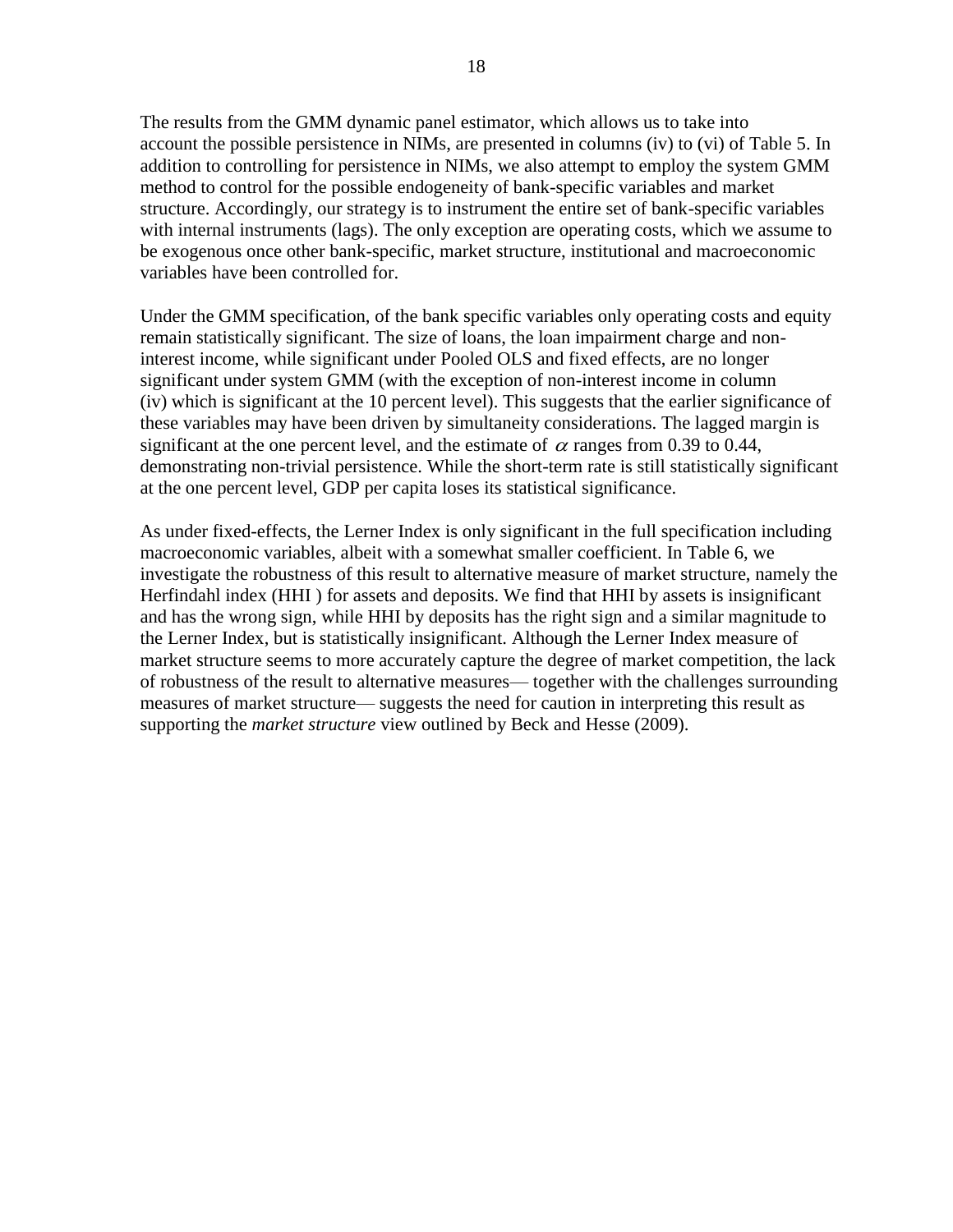|                                     |                           | System GMM                |                           |                         |                        |                          |
|-------------------------------------|---------------------------|---------------------------|---------------------------|-------------------------|------------------------|--------------------------|
| Net interest margin                 | (i)                       | (ii)                      | (iii)                     | (iv)                    | (v)                    | (v <sub>i</sub> )        |
|                                     |                           |                           |                           |                         |                        |                          |
| Lagged net margin                   |                           |                           |                           | $0.390***$              | $0.442***$             | $0.391***$               |
|                                     |                           |                           |                           | [3.296]                 | [5.439]                | [4.915]                  |
| Operating costs/assets (log)        | $1.820***$                | $1.701***$                | 1.655***                  | 2.323***                | $1.326***$             | $1.582***$               |
|                                     | [5.817]                   | [6.120]                   | [6.005]                   | [3.773]                 | [3.809]                | [3.730]                  |
| Equity/assets (log)                 | $1.236***$                | $1.245***$                | $1.217***$                | 0.626                   | $1.431***$             | 0.985***                 |
|                                     | [7.299]                   | [6.928]                   | [7.047]                   | [1.532]                 | [3.742]                | [2.858]                  |
| Loans (log)                         | $0.483***$                | $0.544***$                | $0.449***$                | 0.339                   | $-0.209$               | 0.145                    |
|                                     | [3.044]                   | [3.729]                   | [3.158]                   | [1.120]                 | $[-1.551]$             | [0.973]                  |
| Liquid/total assets                 | 0.00474                   | 0.000394                  | 0.0000927                 | $-0.00501$              | $-0.00515$             | $-0.0121$                |
|                                     | [0.908]                   | [0.0844]                  | [0.0187]                  | $[-0.636]$              | $[-0.528]$             | $[-1.357]$               |
| Loan impairment charge/assets (log) | $0.247***$                | $0.263***$<br>[5.611]     | $0.265***$<br>[5.676]     | $-0.0303$<br>$[-0.249]$ | 0.112<br>[1.332]       | 0.056<br>[0.740]         |
|                                     | [5.341]                   |                           |                           |                         |                        |                          |
| Non-interest activity/assets        | $-0.329***$<br>$[-4.752]$ | $-0.270***$<br>$[-4.403]$ | $-0.274***$<br>$[-4.581]$ | $-0.263*$<br>$[-1.674]$ | $-0.225$<br>$[-1.581]$ | $-0.221$<br>$[-1.468]$   |
|                                     |                           |                           |                           |                         |                        |                          |
| Lerner Index                        |                           | 0.502<br>[1.510]          | $1.174***$<br>[3.101]     |                         | $-0.23$<br>$[-0.745]$  | $0.785**$<br>[2.083]     |
|                                     |                           |                           |                           |                         |                        |                          |
| Inflation                           |                           |                           | $-0.00695$<br>$[-0.650]$  |                         |                        | $-0.00198$<br>$[-0.142]$ |
|                                     |                           |                           |                           |                         |                        |                          |
| T-Bill rate                         |                           |                           | $0.0701***$<br>[2.765]    |                         |                        | $0.0929***$<br>[4.751]   |
|                                     |                           |                           |                           |                         |                        |                          |
| USD exchange rate (% change)        |                           |                           | $-0.00684$<br>$[-1.250]$  |                         |                        | $-0.00566$<br>$[-0.948]$ |
|                                     |                           |                           | $-0.000241*$              |                         |                        | $-0.0000188$             |
| GDP per capita (log)                |                           |                           | $[-1.961]$                |                         |                        | $[-0.481]$               |
| Constant                            | $-1.066$                  | $-1.174$                  | $-1.294$                  | $-3.069$                | $-0.518$               | $-2.192**$               |
|                                     | $[-1.045]$                | $[-1.265]$                | $[-1.313]$                | $[-1.524]$              | $[-0.462]$             | $[-2.057]$               |
|                                     |                           |                           |                           |                         |                        |                          |
| R-squared                           | 0.258                     | 0.246                     | 0.268                     |                         |                        |                          |
| Observations                        | 1524                      | 1400                      | 1399                      | 1314                    | 1208                   | 1208                     |
| Number of banks                     | 213                       | 210                       | 210                       | 212                     | 209                    | 209                      |
|                                     |                           |                           |                           |                         |                        |                          |
| Hausman test p-value                | [0.0046]                  | [0.1408]                  | [0.0368]                  |                         |                        |                          |
| No. of instruments                  |                           |                           |                           | 99                      | 118                    | 118                      |
| Hansen test p-value                 |                           |                           |                           | 0.579                   | 0.267                  | 0.294                    |
| A-B AR(1) test p-value              |                           |                           |                           | 0.000976                | 0.0000221              | 0.0000833                |
| A-B AR(2) test p-value              |                           |                           |                           | 0.39                    | 0.441                  | 0.655                    |

Table 5: Determinants Of Net Interest Margins (fixed effects and system GMM)

*Notes:* For fixed effects, robust t-statistics in brackets. \*\*\* p<0.01, \*\* p<0.05, \* p<0.1. For system GMM, Windmijer (2005) robust two-step statistics reported in brackets.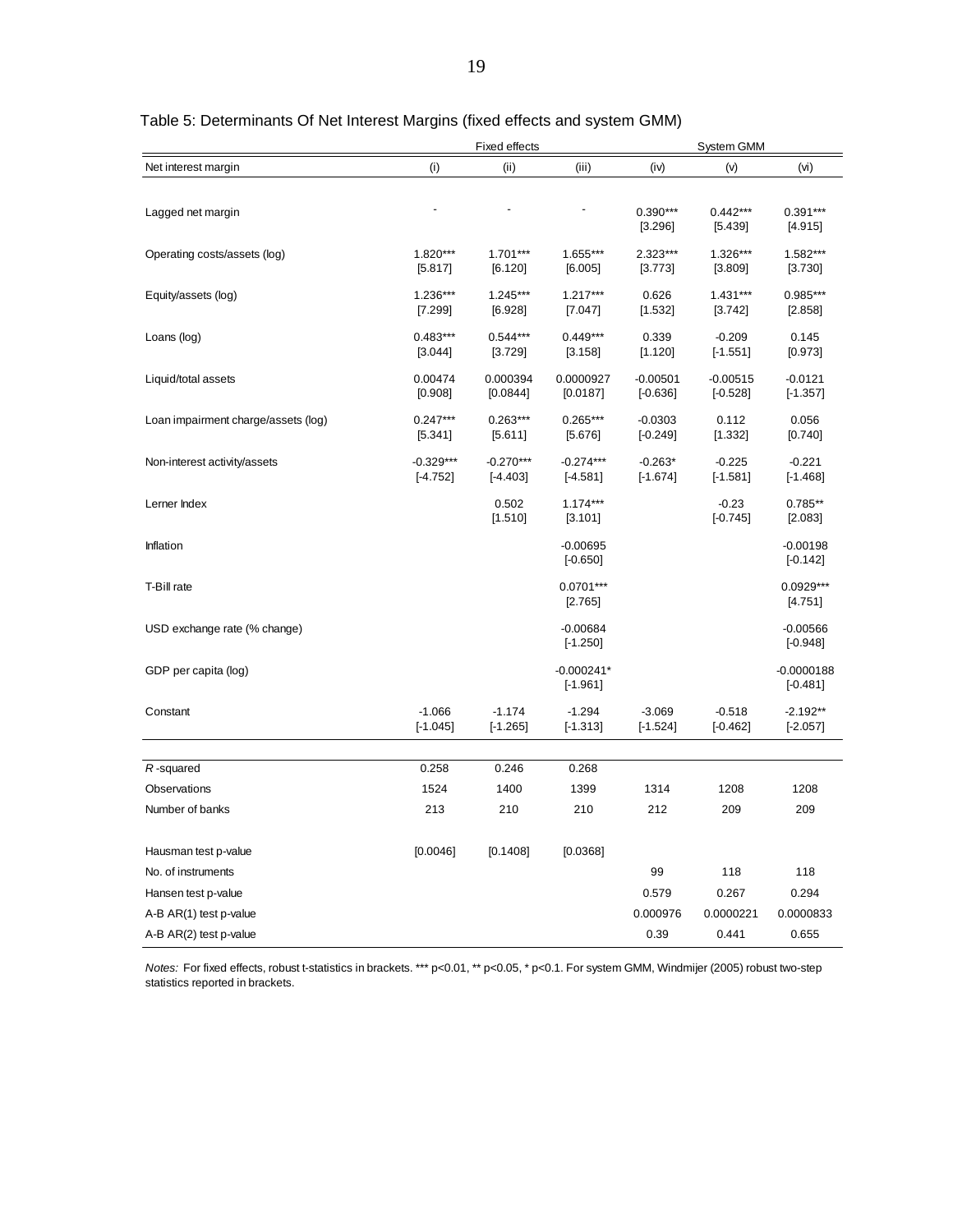|                                     | <b>System GMM</b>        |                         |                        |  |  |
|-------------------------------------|--------------------------|-------------------------|------------------------|--|--|
| Net interest margin                 | (i)                      | (i)                     | (iii)                  |  |  |
|                                     |                          |                         |                        |  |  |
| Lagged net margin                   | $0.391***$               | $0.445***$              | $0.434***$             |  |  |
|                                     | [4.915]                  | [3.804]                 | [3.795]                |  |  |
|                                     | 1.582***                 | $1.459***$              | $1.489***$             |  |  |
| Operating costs/assets (log)        | [3.730]                  | [3.174]                 | [3.175]                |  |  |
|                                     |                          |                         |                        |  |  |
| Equity/assets (log)                 | $0.985***$<br>[2.858]    | $0.775**$<br>[2.361]    | $1.041***$<br>[2.945]  |  |  |
|                                     |                          |                         |                        |  |  |
| Loans (log)                         | 0.145                    | 0.0637                  | 0.0352                 |  |  |
|                                     | [0.973]                  | [0.284]                 | [0.168]                |  |  |
| Liquid/total assets                 | $-0.0121$                | $-0.00199$              | $-0.00577$             |  |  |
|                                     | $[-1.357]$               | $[-0.209]$              | $[-0.663]$             |  |  |
| Loan impairment charge/assets (log) | 0.056                    | $-0.0861$               | $-0.0538$              |  |  |
|                                     | [0.740]                  | $[-0.847]$              | $[-0.445]$             |  |  |
| Non-interest activity/assets        | $-0.221$                 | $-0.0783$               | $-0.0686$              |  |  |
|                                     | $[-1.468]$               | $[-0.485]$              | $[-0.425]$             |  |  |
|                                     |                          |                         | $-0.0134$              |  |  |
| Inflation                           | $-0.00198$<br>$[-0.142]$ | $-0.0182$<br>$[-1.257]$ | $[-0.922]$             |  |  |
|                                     |                          |                         |                        |  |  |
| T-Bill rate                         | $0.0929***$              | $0.0668***$             | $0.0816***$            |  |  |
|                                     | [4.751]                  | [4.135]                 | [4.503]                |  |  |
| USD exchange rate (% change)        | $-0.00566$               | $-0.00923$              | $-0.0068$              |  |  |
|                                     | $[-0.948]$               | $[-1.418]$              | $[-0.940]$             |  |  |
| GDP per capita (log)                | $-0.0000188$             | $-0.00000511$           | $-6.38e-05*$           |  |  |
|                                     | $[-0.481]$               | $[-0.109]$              | $[-1.702]$             |  |  |
| Lerner Index                        | 0.785**                  |                         |                        |  |  |
|                                     | [2.083]                  |                         |                        |  |  |
| HHI (assets)                        |                          | $-2.265$                |                        |  |  |
|                                     |                          | $[-1.343]$              |                        |  |  |
| HHI (deposits)                      |                          |                         |                        |  |  |
|                                     |                          |                         | 0.99<br>[1.146]        |  |  |
|                                     |                          |                         |                        |  |  |
| Constant                            | $-2.192**$<br>$[-2.057]$ | -1.222<br>$[-0.761]$    | $-2.222$<br>$[-1.451]$ |  |  |
|                                     |                          |                         |                        |  |  |
| Observations                        | 1208                     | 1295                    | 1284                   |  |  |
|                                     |                          |                         |                        |  |  |
| Number of banks                     | 209                      | 210                     | 210                    |  |  |
|                                     |                          |                         |                        |  |  |
| No. of instruments                  | 118                      | 118                     | 118                    |  |  |
| Hansen test p-value                 | 0.294                    | 0.354                   | 0.163                  |  |  |
| A-B AR(1) test p-value              | 0.0000833                | 0.000635                | 0.000549               |  |  |
| A-B AR(2) test p-value              | 0.655                    | 0.526                   | 0.403                  |  |  |

Table 6: Role Of Alternative Measures Of Market Structure (system GMM)

*Notes:* For fixed effects, robust t-statistics in brackets. \*\*\* p<0.01, \*\* p<0.05, \* p<0.1. For system GMM, Windmijer (2005) robust two-step statistics reported in brackets.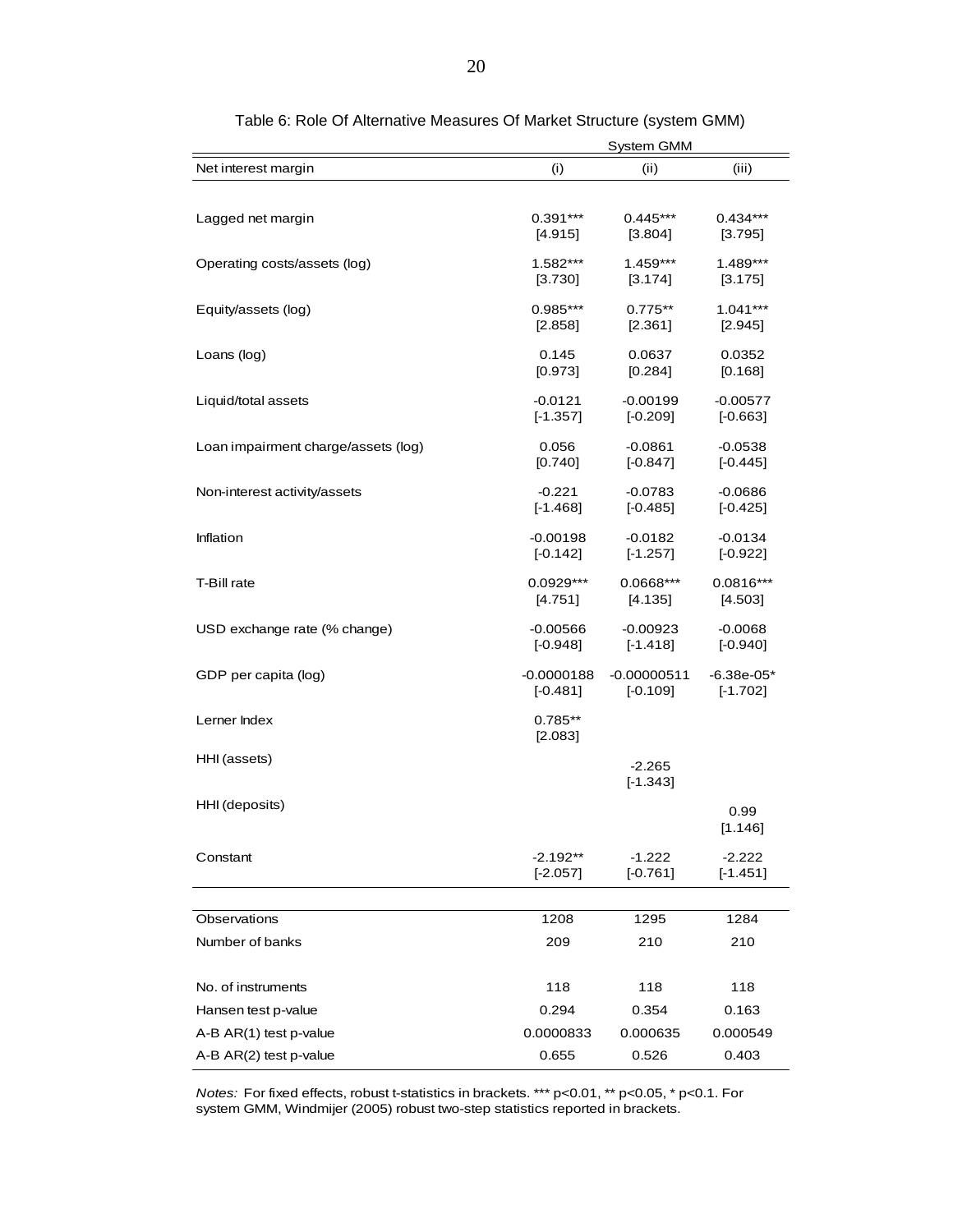The validity of the system GMM procedure was verified through the Windmijer correction and Hansen *J* test. The Windmijer (2005) correction was used in order to overcome the downward bias that may arise from the two-step standard errors on estimated coefficients in small samples. In addition, as documented by Anderson and Sorensen (1996) and Bowsher (2002), a large instrument count in the system GMM weakens the power of the Hansen *J-*test in testing for instrument validity. This issue is nontrivial, as in system GMM the instrument grows quadratically in *T*, opening up the possibility of over fitting. To guard against this possibility, we apply the 'collapse' procedure recommended by Roodman (2009), which has the effect of making the instrument count invariant in *T*. The AR-2 test and the Hansen *J* test, reported at the bottom of each column, indicate that the over identifying restrictions implied by the GMM procedure are not rejected.

|                                     | Coefficient estimates |              |              |         |         |             | Effect of 1 s.d. on margins |            |
|-------------------------------------|-----------------------|--------------|--------------|---------|---------|-------------|-----------------------------|------------|
| Net interest margin                 | <b>POLS</b>           | FE           | <b>GMM</b>   | Mean    | S.D.    | <b>POLS</b> | FE.                         | <b>GMM</b> |
| Operating costs/assets (log)        | $2.250***$            | 1.655***     | $.582***$    | 1.56    | 0.47    | 1.05        | 0.77                        | 1.21       |
| Equity/assets (log)                 | $1.310***$            | $1.217***$   | $0.985***$   | 2.42    | 0.61    | 0.80        | 0.74                        | 0.98       |
| Loans (log)                         | $0.225***$            | $0.449***$   | 0.145        | 4.53    | 1.59    | 0.36        | 0.71                        | 0.38       |
| Liquid/total assets                 | $-0.00613$            | 0.0000927    | $-0.0121$    | 27.90   | 16.02   | $-0.10$     | 0.00                        | $-0.32$    |
| Loan impairment charge/assets (log) | $0.241***$            | $0.265***$   | 0.056        | $-0.46$ | 1.18    | 0.28        | 0.31                        | 0.11       |
| Non-interest activity/assets        | $-0.281***$           | $-0.274***$  | $-0.221$     | 3.17    | 2.01    | $-0.56$     | $-0.55$                     | $-0.73$    |
| Lerner Index                        | $1.230***$            | $1.174***$   | $0.785**$    | $-0.06$ | 0.48    | 0.59        | 0.57                        | 0.62       |
| Inflation                           | $0.0350**$            | $-0.00695$   | $-0.00198$   | 5.84    | 4.42    | 0.15        | $-0.03$                     | $-0.01$    |
| T-Bill rate                         | $0.125***$            | $0.0701***$  | $0.0929***$  | 8.21    | 4.06    | 0.51        | 0.28                        | 0.62       |
| USD exchange rate (% change)        | $-0.0164**$           | $-0.00684$   | $-0.00566$   | $-2.04$ | 9.57    | $-0.16$     | $-0.07$                     | $-0.09$    |
| log GDP per capita (USD)            | 0.0000281             | $-0.000241*$ | $-0.0000188$ | 1811.03 | 2611.66 | 0.07        | $-0.63$                     | $-0.08$    |

Table 7: Economic Significance Of Net Interest Margin Determinants For the Whole Sample.

*Notes:* The economic impat of net interest margins was found by multiplying the standard deviation of each explanatory variable by the respective coefficient estimate. For system GMM, the table shows the permanent effect, calculated as beta/(1-alpha).

The economic significance of the regression results can be readily inferred from Tables 7 and 8. Table 7 shows the effect on NIMs of a one standard deviation change in one of the explanatory variables using our baseline specification – including bank-specific, market structure and macroeconomic variables, but excluding institutional factors (again, this corresponds to regressions (iii) in Table 3, and regressions (iii) and (vi) in Table 6). Parameter estimates from Pooled OLS, fixed effects and system GMM are considered. For system GMM, the long-run effect of a change in each variable, calculated as  $\beta_k/[1 - 0.391]$ , where 0.391 is the estimated value of the coefficient on the lagged dependent variable. Both operating costs and equity tend to dominate the effect of other variables. A one standard deviation increase in operating costs, amounting to a rise in the log of operating costs-toassets of 0.47, is associated with an increase in NIMs between 0.77 (fixed effects estimate) and 1.21 percentage points (system GMM estimate). A one standard deviation increase in equity, equivalent to an increase in the log of the equity/asset ratio of 0.61, is associated with a rise in net interest margins by between 0.74 (fixed effects estimate) and 0.98 (system GMM estimate). While the economic impact of a one standard deviation increase in the t-Bill rate and Lerner Index are also non-trivial, they are lower than for either of the two bank-specific variables. If interpreted causally, the effect of a one standard deviation change in T-Bill rates of 4.06 percentage points raises net interest margins by 0.62 percentage points in the long run, according to our system GMM estimates. A one standard-deviation increase in the Lerner Index raises NIMs by the same amount, i.e. 0.62 percentage points.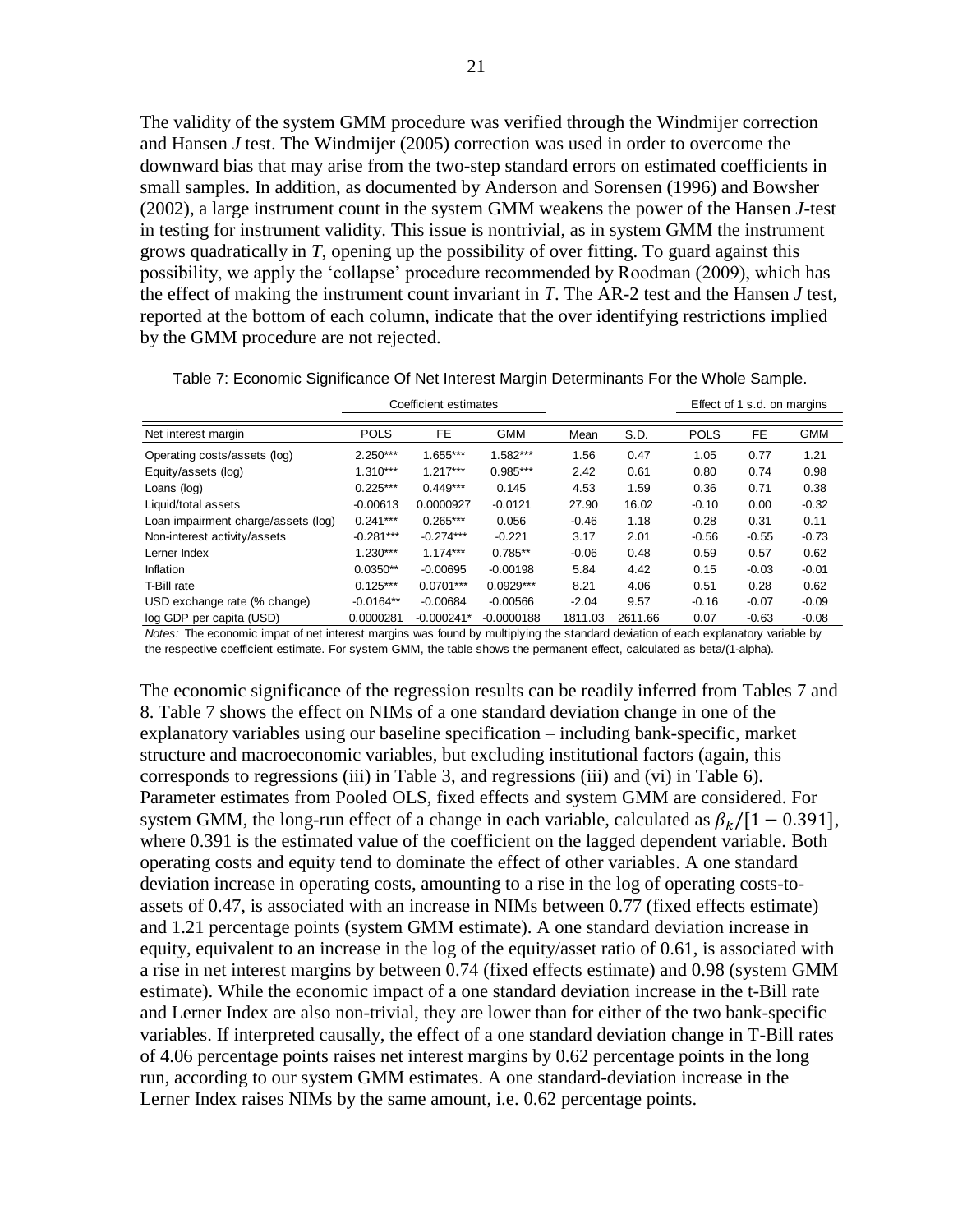| Operating costs (log)      | <b>POLS</b>  | Mean    | S.D. | Indirect impact on margins |
|----------------------------|--------------|---------|------|----------------------------|
| Loans (log)                | $-0.0609***$ | 4.53    | 1.59 | $-0.25$                    |
| Non-performing Loans (log) | 0.0142       | 1.67    | 1.38 | 0.05                       |
| Lerner Index               | 0.0199       | $-0.06$ | 0.48 | $-0.02$                    |
| WGI Composite              | $-0.0917***$ | $-0.93$ | 1.38 | $-0.33$                    |

Table 8: Economic Significance Of Operating Cost Determinants (indirect impact on NIMs)

*Notes:* The effect of each variable on operating costs was calculated using the POLS result in Table 4, column (vii). Subsequently, the indirect impact on net interest margins was calculated using the GMM results in column (vi) in Table 6. The table shows the permanent effect, calculated as beta/(1-alpha).

In Table 8, the economic significance of the determinants of operating costs, through their final impact on NIMs is considered. A one standard deviation in the log of the size of the loan book reduces NIMs, through lowering operating costs, by 0.25 percentage points. A one standard deviation improvement in our synthetic indicator of institutions, roughly equivalent to the difference between Burundi and South Africa in 2011, for instance, has an even greater impact, with NIMs predicted to fall by 0.33 percentage points.

| Net interest margin          | EAC  | <b>CEMAC</b> | ECCU    | WAEMU   | <b>SACU</b> |
|------------------------------|------|--------------|---------|---------|-------------|
|                              |      |              |         |         |             |
| Operating costs/assets (log) | 2.37 | 1.45         | 1.31    | 2.08    | 1.84        |
| Equity/assets (log)          | 1.90 | 1.33         | 1.64    | 1.47    | 2.17        |
| T-Bill rate                  | 1.48 | 0.61         | 0.90    | 0.65    | 0.97        |
| Lerner Index                 | 0.15 | 0.19         | $-0.27$ | 0.18    | $-0.14$     |
|                              |      |              |         |         |             |
| Implied net interest margin  | 5.75 | 3.39         | 3.84    | 4.20    | 4.98        |
| True net interest margin     | 6.19 | 4.16         | 2.84    | 3.67    | 4.93        |
|                              |      |              |         |         |             |
| Error                        | 0.44 | 0.64         | $-1.17$ | $-0.70$ | $-0.24$     |
|                              |      |              |         |         |             |

Table 9: Regional Comparison Using 2011 Values and System GMM Estimates

*Notes:* The 'contribution' of each explanatory variable for the region was calculated as follows. Firstly, we obtained the values of each bank-specific explanatory variable for a region as an arithmetic average of all the banks in that region. Secondly, this value was multiplied by the system GMM coefficient estimate for that variable. The table shows the permanent effect, calculated as beta/(1-alpha).

The results in Table 9 reinforce earlier conclusions (Table 8) from a regional perspective, by calculating the contribution to the average NIMs in each region implied by our system GMM regression estimates, using values for 2011<sup>18</sup>. We observe that, together, operating costs and equity/assets explain the vast proportion of the predicted NIMs in every region. For instance, in the EAC, operating costs account for 2.4 percentage points, equity/assets 1.9 percentage

<sup>&</sup>lt;sup>18</sup> The average NIM and value of explanatory variable is computed as an arithmetic average of the bank variables.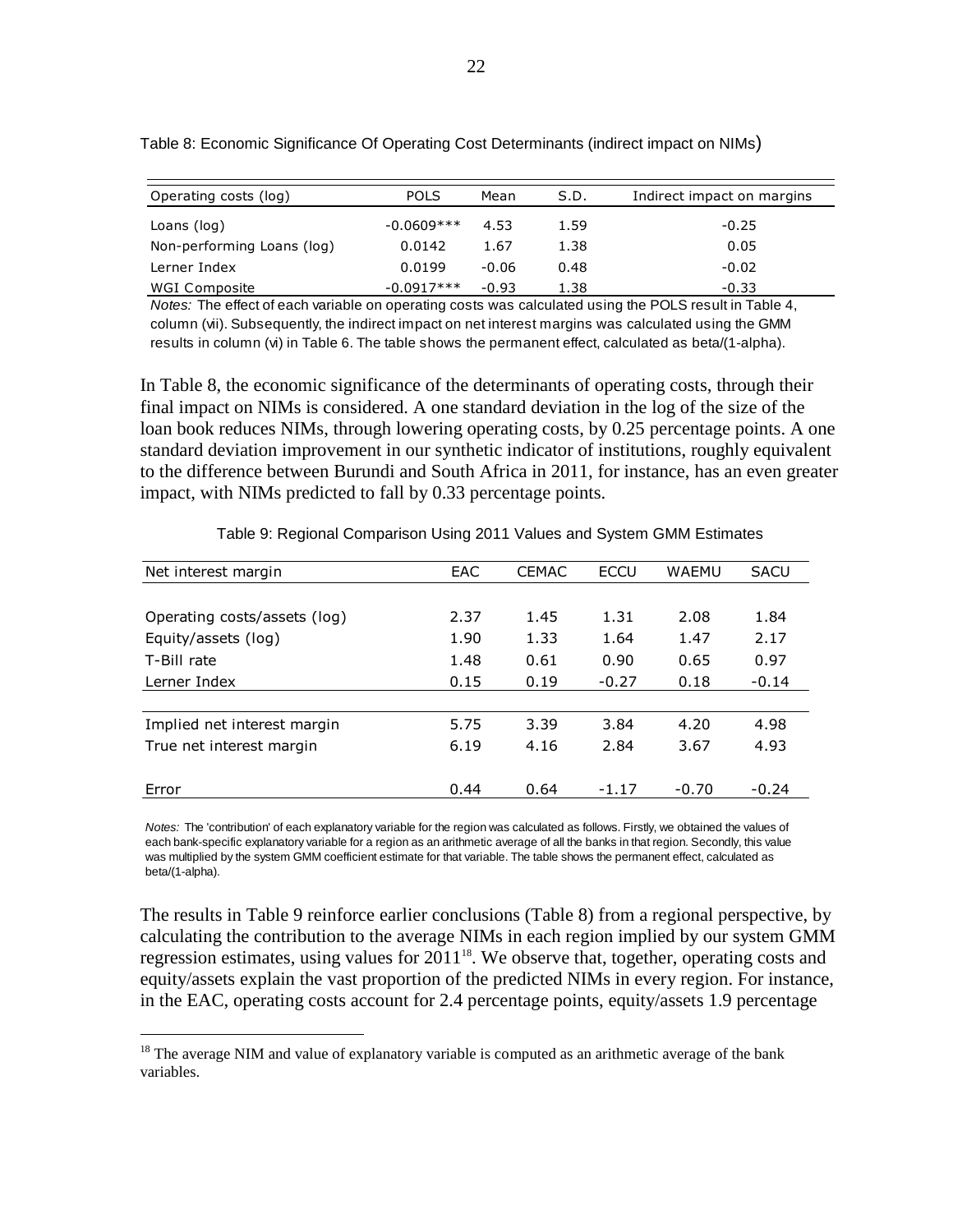points and short-term interest rates 1.5 percentage points respectively of NIMs, yielding an implied net interest margin at 5.8, in comparison to the actual margin in 2011 of 6.2.

## **VI. CONCLUDING REMARKS**

The main finding of our study is that operating costs and equity-to-capital ratios are both statistically and economically significant determinants of NIMs in the SSA and the Eastern Caribbean. Additionally, operating costs are strongly and inversely related to the size of bank loan portfolios, suggesting that fixed costs to lending are significant, and that there is scope for large banks to exploit economies of scale. We also find evidence for a statistically significant, but quantitatively less strong, role of treasury bill rates on NIMs. The importance of the treasury bill rate supports the idea that banks respond to an increase in the cost of capital by increasing the spread between borrowing and lending rates, consistently with the predictions of Bernanke, Gertler and Gilchrist (1999) and Kiyotaki and Moore (1997).

The results suggest considerable evidence for the *risk-based* and *small-financial system*  views. This is based on the significance of operating costs, specifically in the role of institutions and economies of scale. In addition, there is some evidence for the role of the *macroeconomic hypothesis,* based on the significance of the short-term interest rate, and some evidence for the *market-structure* view reflecting the significance of the Lerner index. Nonetheless, the lower economic significance of these variables in explaining NIMs suggests that the *macroeconomic* and *market-structure* hypotheses are less important in the regions under study.

A further contribution of this paper is the finding that institutional factors may indirectly contribute to higher operating costs. This underscores the impact of gaps in regulatory quality and the application of the rule of law on higher costs of credit appraisal, monitoring and asset recovery. The results are therefore consistent with anecdotal evidence that the poor institutional climate could result in banks engaging in costly monitoring or screening activities which, in turn, leads to higher margins.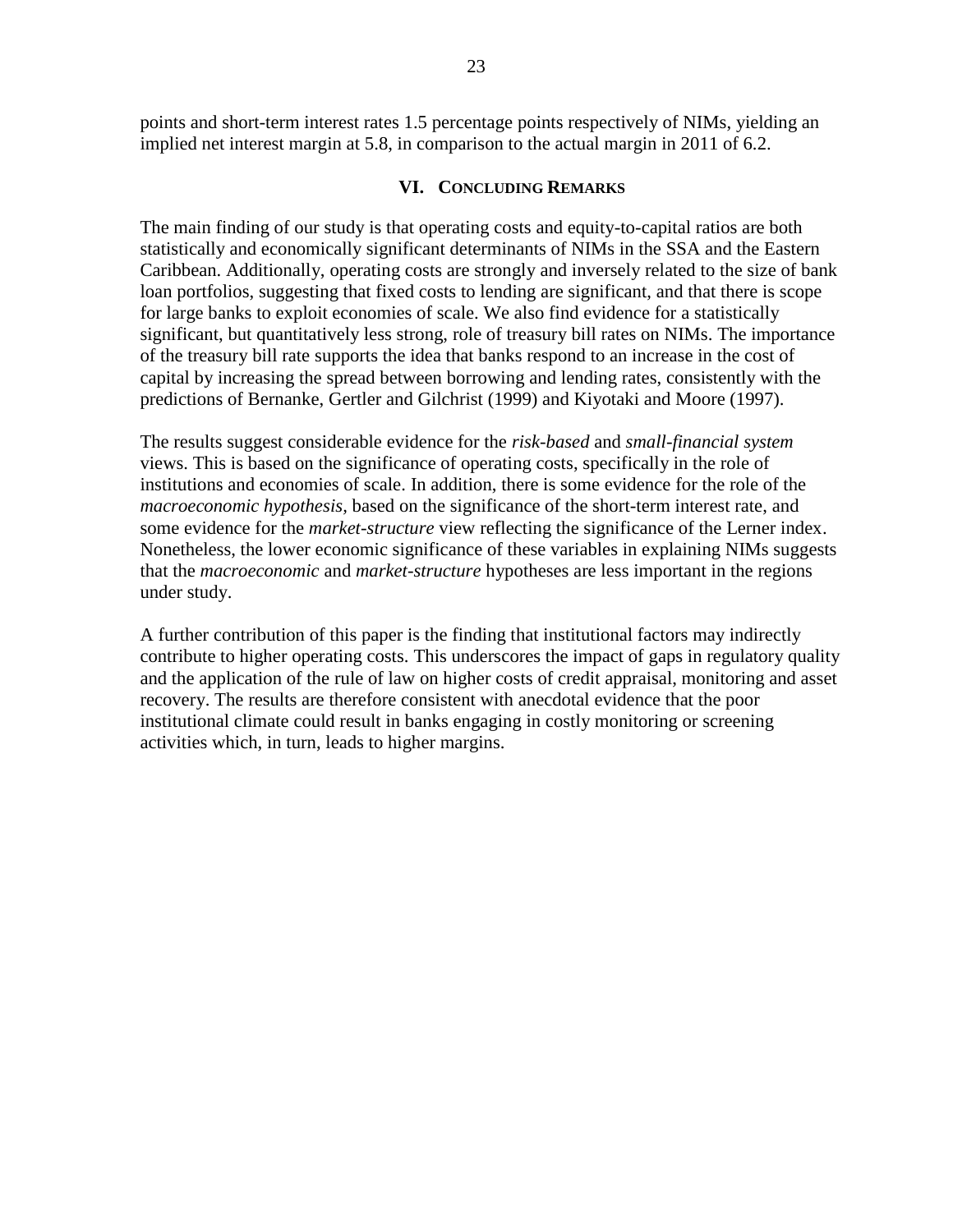#### **REFERENCES**

- Abiad, A., N. Oomes and K. Ueda (2008), "The quality effect: Does financial liberalization improve the allocation of capital?‖, *Journal of Development Economics* 87 270-282.
- Ahokpossi, C. (2012), "Determinants of bank interest margins in sub-Saharan Africa", *Mimeo.,* IMF, Washington, DC.
- Anderson, T. G. and B. E. Sørenson (1996), "GMM estimation of a stochastic volatility model: A Monte Carlo study", *Journal of Business and Economic Statistics* 328–352.
- Angrist, J. D. and J. Pischke (2008), *Mostly Harmless Econometrics: An Empiricist's Companion*, Princeton University Press, Princeton, NJ, USA.
- Arellano, M., and S. R. Bond (1991), "Some tests of specification for panel data: Monte Carlo evidence and an application to employment equations," *Review of Economic Studies* 58 277– 97.
- Arellano, M. and O. Bover (1995), "Another look at the instrumental variable estimation of errorcomponents models", *Journal of Econometrics* 68 29–51.
- Baltagi, B. H. (2008), *Econometric Analysis of Panel Data*, *4 th ed.*, John Wiley & Sons.
- Banerjee, A. B. and E. Duflo (2005), "Do firms want to borrow more? Testing credit constraints using a directed lending program", *Mimeo.*, MIT.
- Banerjee, A. B. and E. Duflo (2010), "Giving credit where it is due", CEPR Discussion Paper No. 7754.
- Barth, J., G. Caprio and R. Levine (2003), "Bank regulation and supervision: What works best?‖ *Journal of Financial Intermediation* 13 205–48.
- Beck, T. and H. Hesse (2009), "Why are interest spreads so high in Uganda?", *Journal of Development Economics*, 88 192-204.
- Bernanke, B. S., M. Gertler and S. Gilchrist (1999), "The financial accelerator in a quantitative business cycle framework", ed. J. B. Taylor and M. Woodford, *Handbook of Macroeconomics, Volume 1*, 1341-1393.
- Blundell, R. and S. Bond (1998), "Initial conditions and moment restrictions in dynamic panel data models", *Journal of Econometrics* 87 115-143.
- Bolton P. and X. Freixas (2007), "Corporate finance and the monetary transmission mechanism", *Review of Financial Studies* 19 829-870.
- Bottomley, A. (1963), "The Cost of Administering Private Loans in Underdeveloped Rural Areas,‖ *Oxford Economic Papers* **15** 154-163.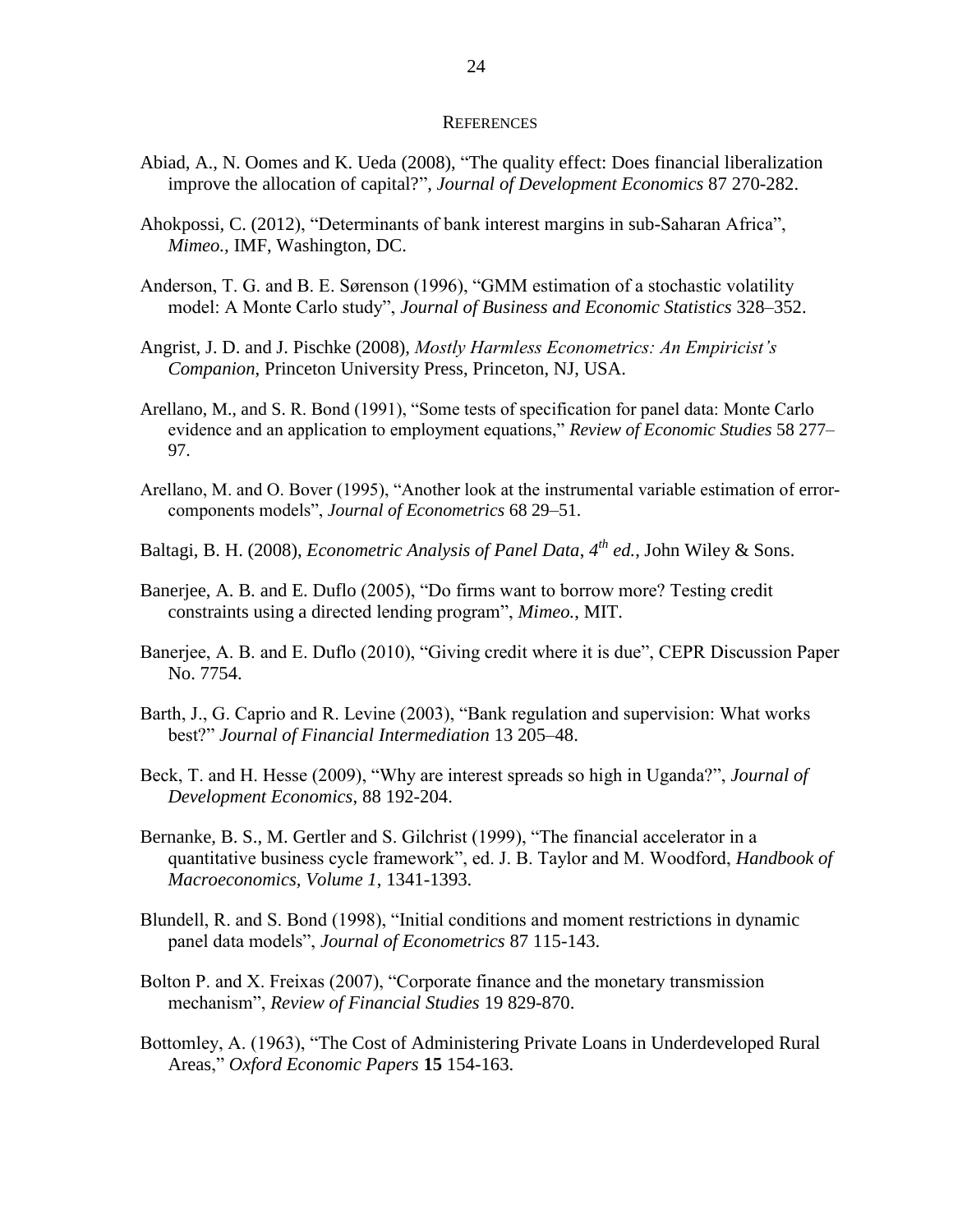- Bowsher, C. G. (2002), "On testing overidentifying restrictions in dynamic panel data models‖, *Economics Letters* **77** 211-220.
- Chami, R. and T. F. Cosimano (2010), "Monetary policy with a touch of Basel", *Journal of Economics and Business* 62 161-175.
- Claessens, S. and L. Laeven (2004), "What drives bank competition? Some international evidence", *Journal of Money, Credit and Banking* 36 563-583.
- Deaton, A. (1995), "Data and econometric tools for development analysis", Ch. 33, eds. Behrman, J. and T. N. Srinivasan, *Handbook of Development Economics, Volume III*, Elsevier Science B.V.
- Demirguc-Kunt, A., L. Laeven and R. Levine (2004), "Regulations, market structure, institutions, and the cost of financial intermediation", *Journal of Money, Credit, and Banking* 36 593-622.
- Djankov, S., O. Hart, C. McLiesh and A. Shleifer (2006), "Debt enforcement around the world", NBER Working Paper 12807.
- Djankov, S., C. McLiesh and A. Shleifer (2007), "Private credit in 129 countries", Journal of Financial Economics 84 299-329.
- Galindo, A., F. Schiantarelli and A. Weiss (2007), "Does financial liberalization improve the allocation of investment? Micro-evidence from developing countries", *Journal of Development Economics* 83 562-587.
- Gelos, G. (2009), "Banking spreads in Latin America", *Economic Enquiry* 47 796-814.
- Ho, T and A. Saunders (1981), "The determinants of bank interest margins: theory and empirical evidence", *Journal of Financial Quantitative Analysis* 16581-600.
- Holmstrom, B. and J. Tirole (1997), "Financial intermediation, loanable funds, and the real sector", *Quarterly Journal of Economics* 112 663-691.
- Honohan, P. "The Accidental Tax: Inflation and the Financial Sector." In *Taxation of Financial Intermediation, Theory and Practice for Emerging Economies,* edited by P. Honohan . Washington DC: World Bank Publications and Oxford University Press, 2003 381–420
- Honohan, P. and T. Beck (2007), "Making finance work for Africa", World Bank, Washington, DC, USA.
- Kaufman, D. A. Kraay and G. Mastruzzi (2005), "Governance matters IV: governance indicators 1996-2005", World Bank Policy Research Working Paper 3630.
- Karlan, D. and J. Zinman (2009), "Observing Unobservables: Identifying Information Asymmetries with a Consumer Credit Field Experiment", *Econometrica* 77 1993-2008.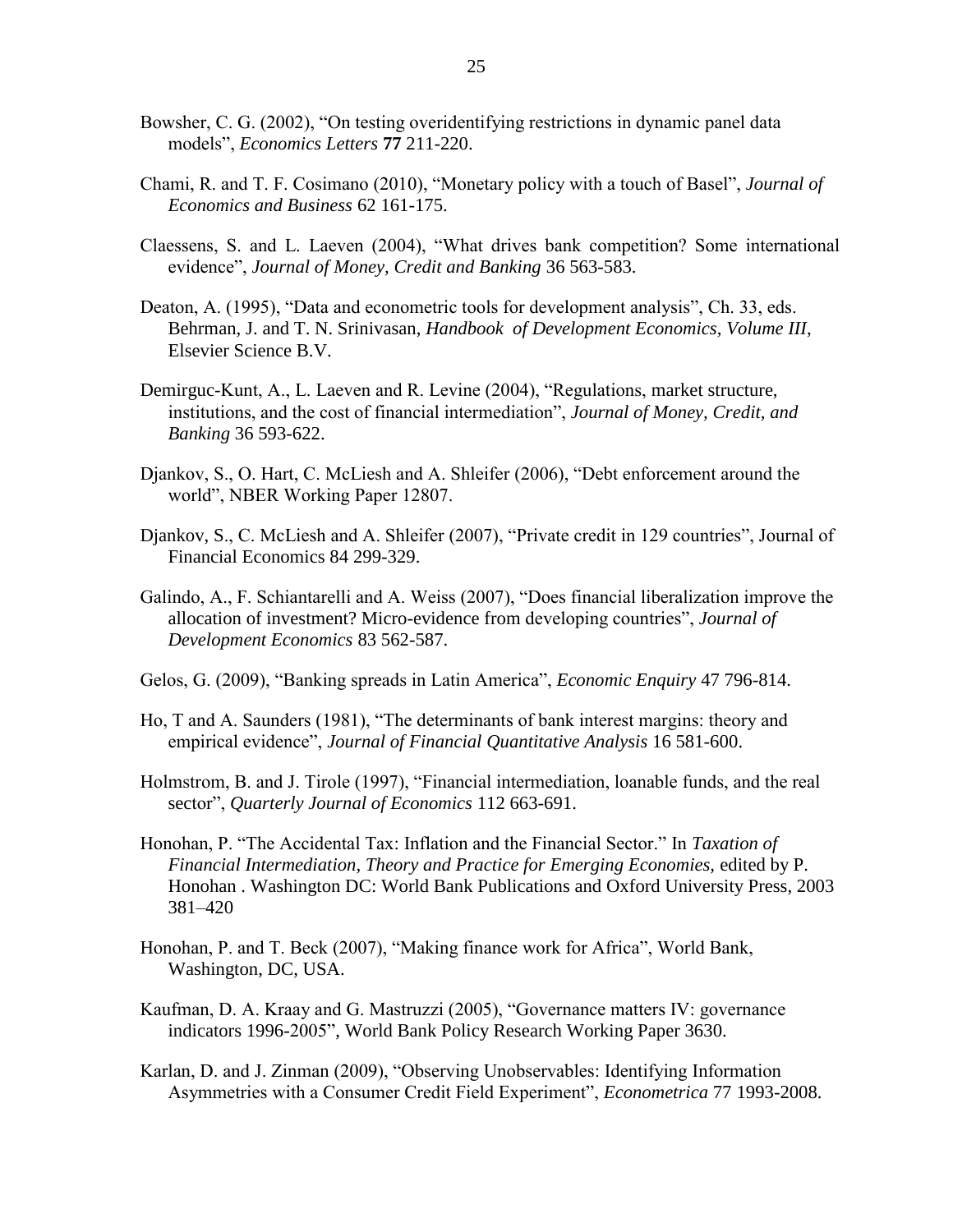- Kiyotaki, N. and J. Moore (1997), "Credit cycles", *Journal of Political Economy* 105 211-248.
- Levine, R., N. Loayza and T. Beck (2000), "Financial intermediation and growth: Causality and causes", *Journal of Monetary Economics* 46 31-77.
- Martinez Peria, S., and A. Moody (2004), "How Foreign Participation and Market Concentration Impact Bank Spreads: Evidence from Latin America" *Journal of Money Credit and Banking*, 36, 511-537.
- Maudos, J., and J. Fernandez de Guevara (2004), "Factors explaining the interest margin in the banking sectors of the European Union‖, *Journal of Banking and Finance* 28, 2259- 2281.
- Nickell, S. (1981), "Biases in dynamic models with fixed effects", *Econometrica* 49, 1417-1426.
- Petersen, M. A and R. G. Rajan (1995), "The effect of credit market competition on lending relationships", *Quarterly Journal of Economics* 110 407-443.
- Poghosyan, T. (2010), "Re-examining the impact of foreign bank participation on interest margins in emerging markets‖, *Emerging Markets Review* 11 390-403.
- Poghosyan, T. (2012), "Financial Intermediation Costs in Low-Income Countries: The Role of Regulatory, Institutional, and Macroeconomic Factors", IMF Working Paper WP/12/140, IMF, Washington, DC.
- Randall, R (1998), "Interest rate spreads in the Eastern Caribbean", IMF Working Paper WP/98/59, IMF, Washington, DC.
- Rajan, R. G. and L. Zingales (1998), ‗Financial Dependence and Growth', *American Economic Review* 88 559-586.
- Rosse, J. N. and J. C. Panzar (1977), "Chamberlin versus Robinson: An empirical test for monopoly rents", *Studies in Industry Economics*, Research Paper no. 77, Stanford University, Stanford, California.
- Stiglitz, J. E. and A. Weiss (1981), "Credit Rationing in Markets with Imperfect Information‖, *American Economic Review* 71 393-410.
- Wakeman-Linn, J. A. Jarotschkin, A. Bashagi, P. Kessy and W. Reweta (2010), "Bank Spreads in the EAC: 1998-2010", *mimeo.*
- VanHoose, D. D. (2008), "Bank capital regulation, economic stability, and monetary policy: what does the academic literature tell us?", *Atlantic Economic Journal* 36 1-14.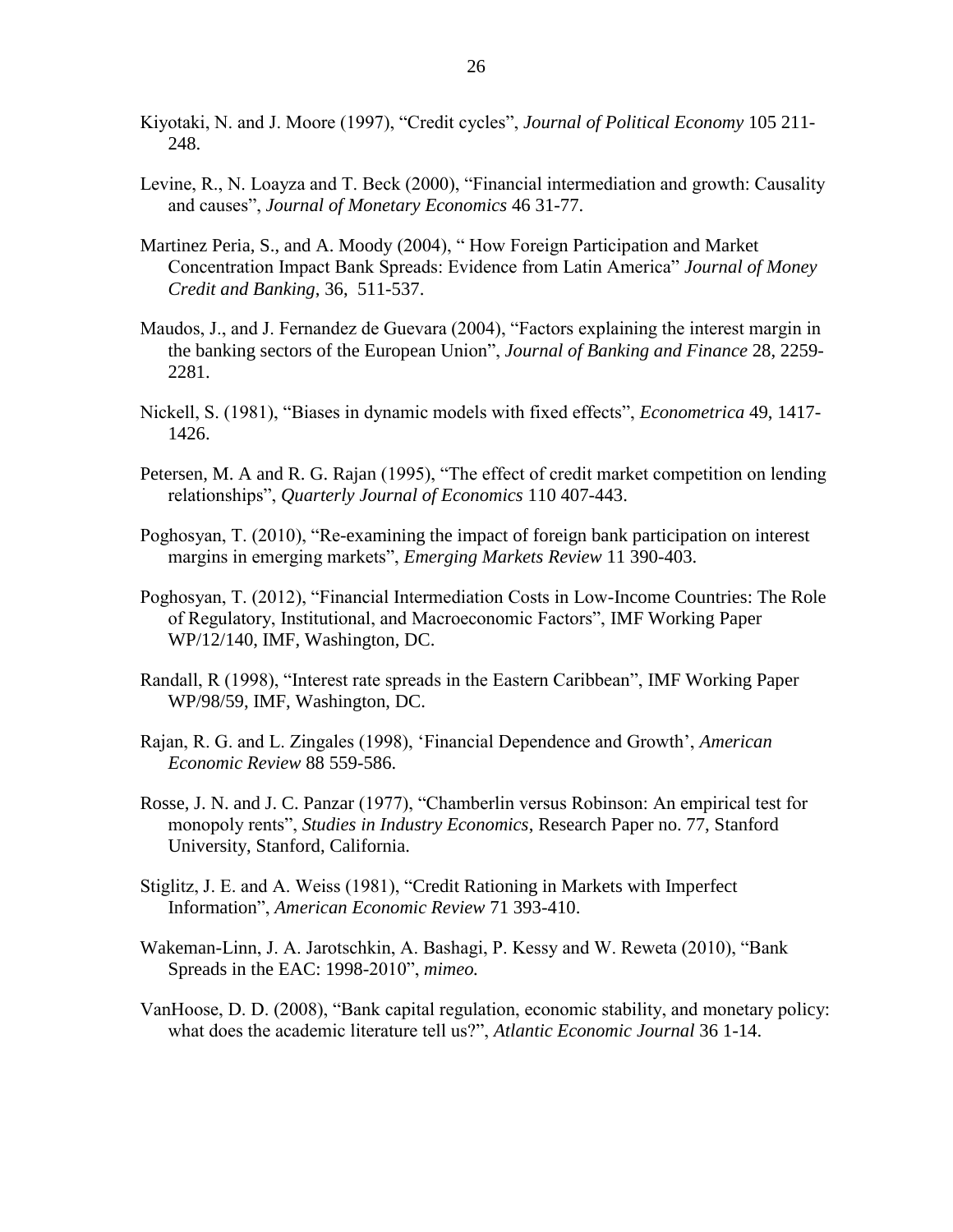# **Appendix I Measuring Market Competition**

We examine three different measures of competition in the banking sector as a check for robustness: the Herfindahl-Hirschman Index (HHI) by assets, the HHI by deposits and the Lerner Index. This section clarifies our computation of these measures. The Lerner Index  $li_{ct}$ for bank *i* is a direct measure of pricing behavior by banks, and captures the markup in prices. It is defined as the difference between prices  $p_{ict}$  and marginal costs  $mc_{ict}$ , measured as a ratio of prices:

$$
li_{_{ict}} = \frac{p_{_{ict}} - mc_{_{ict}}}{p_{_{ict}}}
$$

The Lerner Index for a market is a weighted sum of Lerner Indices for particular banks, and is defined as

$$
li_{ct} = \sum_{i \in c} w_{ict} li_{ict}
$$

where *i* indexes banks, *c* indexes countries, *t* indexes time and  $w_{ict}$  is the weight of bank *i* in country *c* in year *t*. The weight represents the fraction of the total assets in country *c* of the assets of bank *i* in year *t*. The marginal cost component of the index is calculated by taking the derivative with respect to assets of the following translog regression for total costs

$$
\ln c_{ii} = \alpha_1 + \alpha_1 \ln q_{ii} + \frac{1}{2} \alpha_2 (\ln q_{ii})^2 + + \frac{1}{2} \sum_{j=1}^3 \sum_{k=1}^3 \beta_{jk} \ln w_{jkt} \ln w_{kit} + \frac{1}{2} \sum_{j=1}^3 \beta_{jk} \ln q_{ii} \ln w_{jit} + + \ln equity_{ict} + \ln lend_{ict} + u_{it}
$$
 (0.1)

where  $c_i$  denote total bank costs,  $q_i$  denote total bank assets.  $\{w_i\}_{i=1}^3$  $\{w_{it}\}_{i=1}^3$  denote, respectively, the ratio of personnel costs over total assets, the ratio of non-personnel operating costs over total assets, and interest expenses over total funding, equity<sub>ict</sub> is the ratio of equity to total assets, while *lend<sub>ict</sub>* denotes the ratio of net total lending to total assets. The price component  $p_{ict}$  is calculated as the ratio of total bank income to total bank assets.

Our other measure of market structure, the HHI, is perhaps the most widely used measure of competition. It is based on market shares, and is defined as

$$
HHI_{ct} = \sum_{i \in c} s_{ict}^2 \tag{0.2}
$$

where  $s_{ict}$  is the market share of firm *i* in country *c*, where market share is either of deposits or of assets, depending on the measure of concentration used.